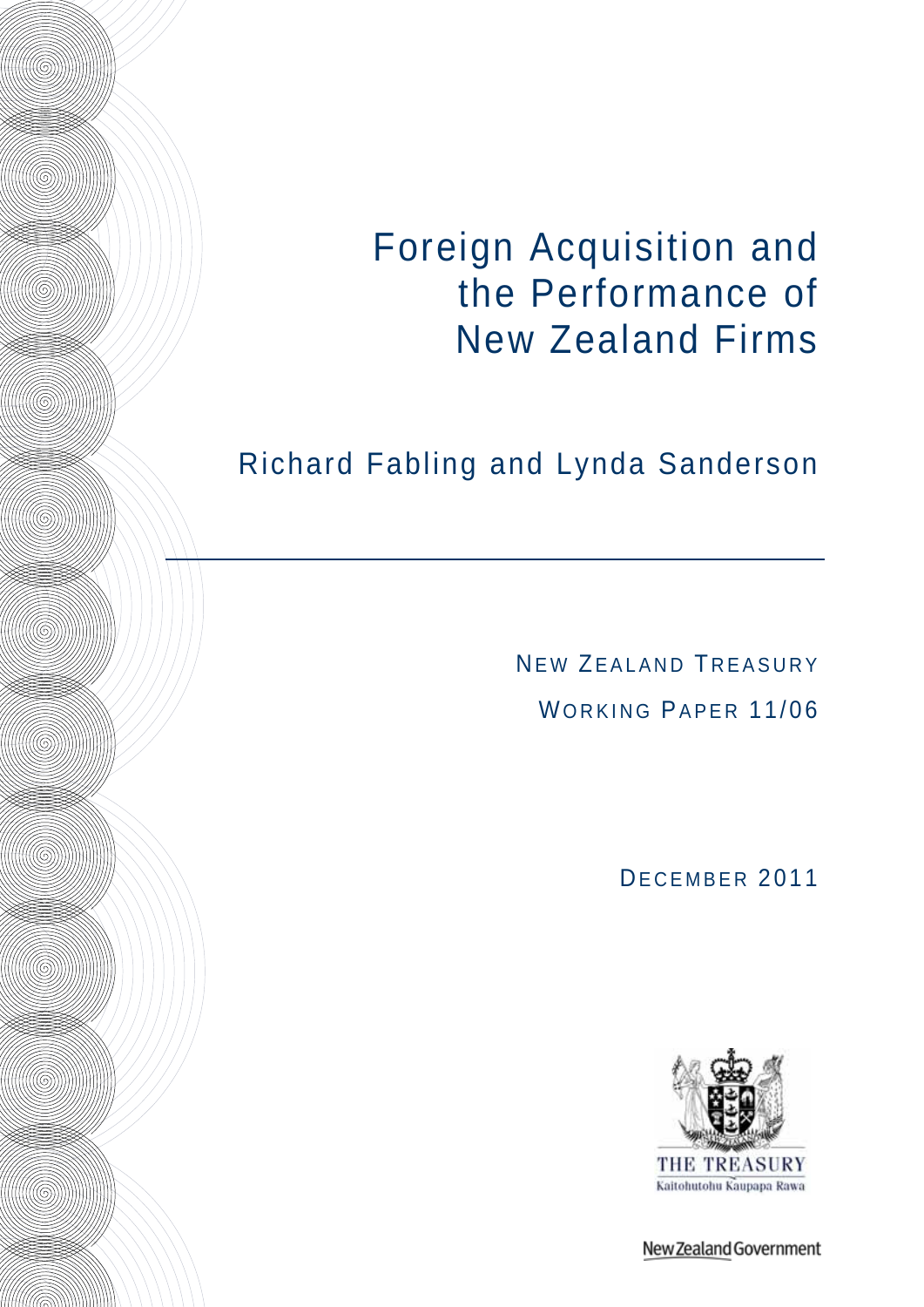| <b>NZ TREASURY</b><br><b>WORKING PAPER</b><br>11/06 | Foreign Acquisition and the Performance of New Zealand Firms                 |                                                                                                                                      |  |  |  |
|-----------------------------------------------------|------------------------------------------------------------------------------|--------------------------------------------------------------------------------------------------------------------------------------|--|--|--|
| MONTH/YEAR                                          | December 2011                                                                |                                                                                                                                      |  |  |  |
| <b>AUTHORS</b>                                      | <b>Richard Fabling</b><br>PO Box 24390, Wellington<br>New Zealand            | Motu Economic and Public Policy Research                                                                                             |  |  |  |
|                                                     | Email                                                                        | Richard.Fabling@motu.org.nz                                                                                                          |  |  |  |
|                                                     | Telephone                                                                    | 64-4-939 4250                                                                                                                        |  |  |  |
|                                                     | Fax                                                                          | 64-4-939 4251                                                                                                                        |  |  |  |
|                                                     | Lynda Sanderson<br>The Treasury<br>PO Box 3724, Wellington                   |                                                                                                                                      |  |  |  |
|                                                     | New Zealand                                                                  |                                                                                                                                      |  |  |  |
|                                                     | Email                                                                        | Lynda.Sanderson@treasury.govt.nz                                                                                                     |  |  |  |
|                                                     | Telephone                                                                    | 64-4-917 6230                                                                                                                        |  |  |  |
|                                                     | Fax                                                                          | 64-4-917 6206                                                                                                                        |  |  |  |
| ISBN (Online)                                       | 978-0-478-37887-0                                                            |                                                                                                                                      |  |  |  |
| URL                                                 | policy/wp/2011/11/06                                                         | Treasury website at December 2011:<br>http://www.treasury.govt.nz/publications/research-                                             |  |  |  |
|                                                     |                                                                              | Persistent URL: http://purl.oclc.org/nzt/p-1425                                                                                      |  |  |  |
| JOINT PUBLICATION                                   | Discussion Paper 2011/08.                                                    | This paper is jointly published as Reserve Bank of New Zealand                                                                       |  |  |  |
| <b>ACKNOWLEDGEMENTS</b>                             | for valuable suggestions.                                                    | The authors wish to thank Statistics New Zealand for access to the<br>data, and Arthur Grimes, Jacques Poot and an anonymous referee |  |  |  |
| <b>NZ TREASURY</b>                                  | New Zealand Treasury<br>PO Box 3724<br>Wellington 6008<br><b>NEW ZEALAND</b> |                                                                                                                                      |  |  |  |
|                                                     | Email                                                                        | information@treasury.govt.nz                                                                                                         |  |  |  |
|                                                     | Telephone                                                                    | 64-4-472 2733                                                                                                                        |  |  |  |
|                                                     | Website                                                                      | www.treasury.govt.nz                                                                                                                 |  |  |  |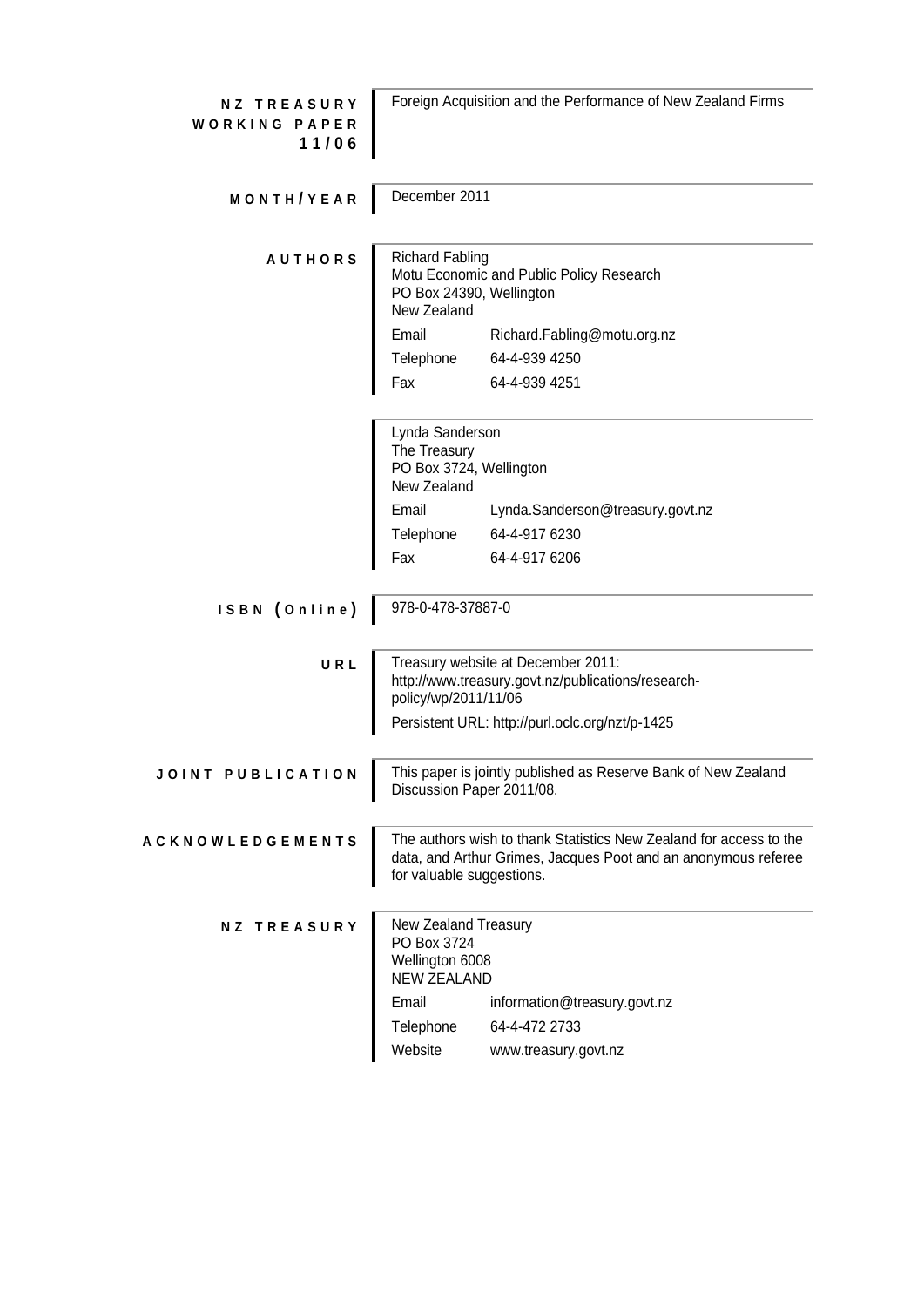**DISCLAIMER** This research uses data that was accessed while the authors were on secondment to Statistics New Zealand in accordance with security and confidentiality provisions of the Statistics Act 1975. Only people authorised by the Act are allowed to see data about a particular business or organisation. The results of this work have been confidentialised to protect individual businesses from identification. The analysis and interpretation of these results were undertaken while the authors were at the Reserve Bank of New Zealand and the Treasury. The opinions, findings, recommendations and conclusions expressed in this report are those of the authors. Statistics New Zealand, the Reserve Bank of New Zealand, Motu, the Treasury and the University of Waikato take no responsibility for any omissions or errors in the information contained here.

> The results are based in part on tax data supplied by Inland Revenue to Statistics New Zealand under the Tax Administration Act 1994. This tax data must be used only for statistical purposes, and no individual information is published or disclosed in any other form, or provided back to Inland Revenue for administrative or regulatory purposes. Any person who had access to the unit-record data has certified that they have been shown, have read and have understood section 81 of the Tax Administration Act 1994, which relates to privacy and confidentiality. Any discussion of data limitations or weaknesses is not related to the data's ability to support Inland Revenue's core operational requirements.

> The views, opinions, findings, and conclusions or recommendations expressed in this Working Paper are strictly those of the author(s). They do not necessarily reflect the views of the New Zealand Treasury or the New Zealand Government. The New Zealand Treasury and the New Zealand Government take no responsibility for any errors or omissions in, or for the correctness of, the information contained in these working papers. The paper is presented not as policy, but with a view to inform and stimulate wider debate.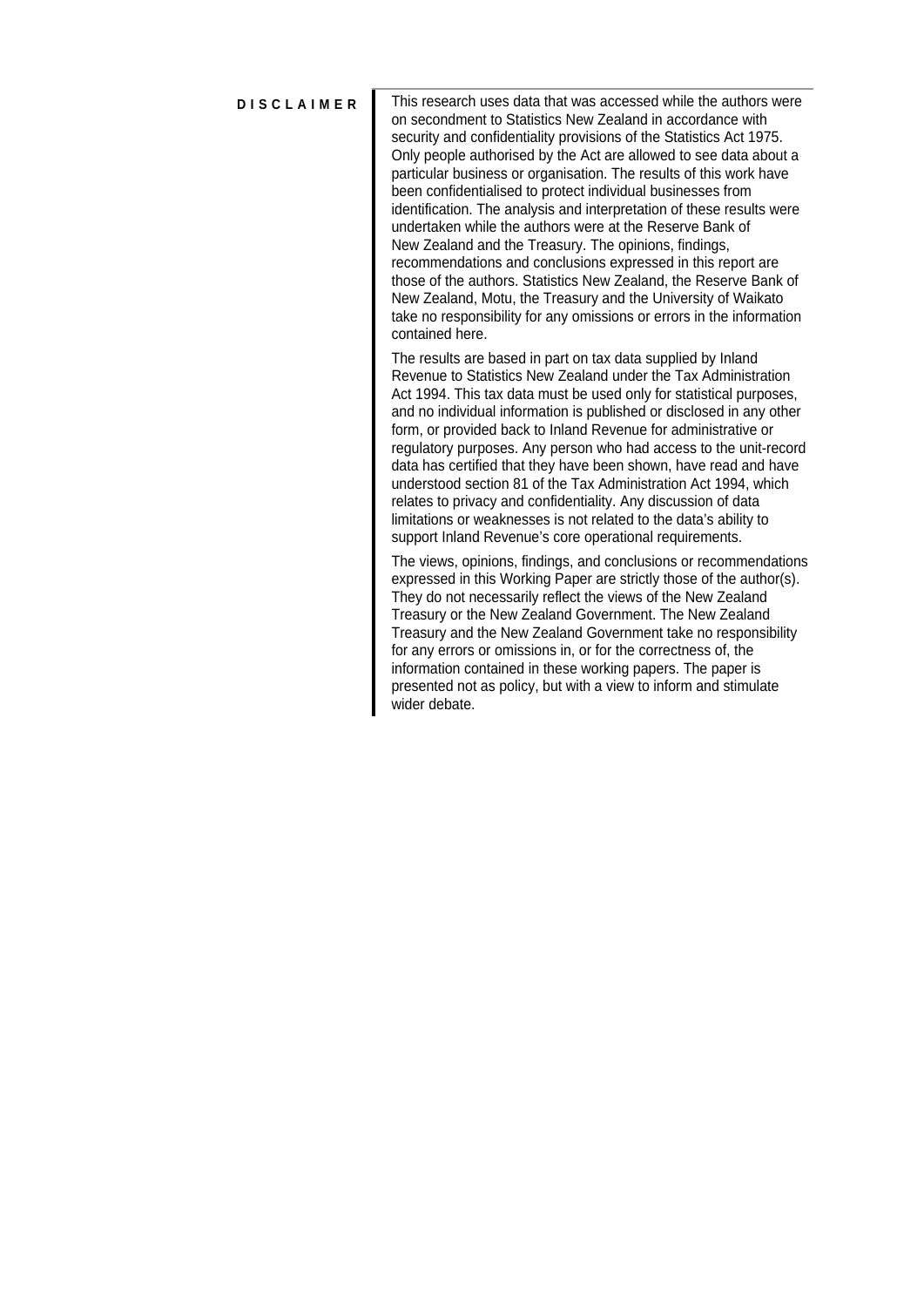#### <span id="page-3-0"></span>Abstract

This paper examines the firm-level determinants of foreign acquisitions of New Zealand companies, and the consequences for both the purchased firms and the workers within those firms. We follow a combined propensity score matching and difference-indifferences approach to identify and address endogenous selection of acquisition targets. The results suggest that foreign firms tend to target high-performing New Zealand companies. Acquired firms then exhibit higher growth in average wages and output, relative to similar domestic firms, but do not appear in general to increase their productivity or capital intensity. We find no evidence of differential survival rates for recently acquired foreign firms.

**JEL CLASSIFICATION** D22

F23

**KEYWORDS** Firm performance, foreign direct investment (FDI)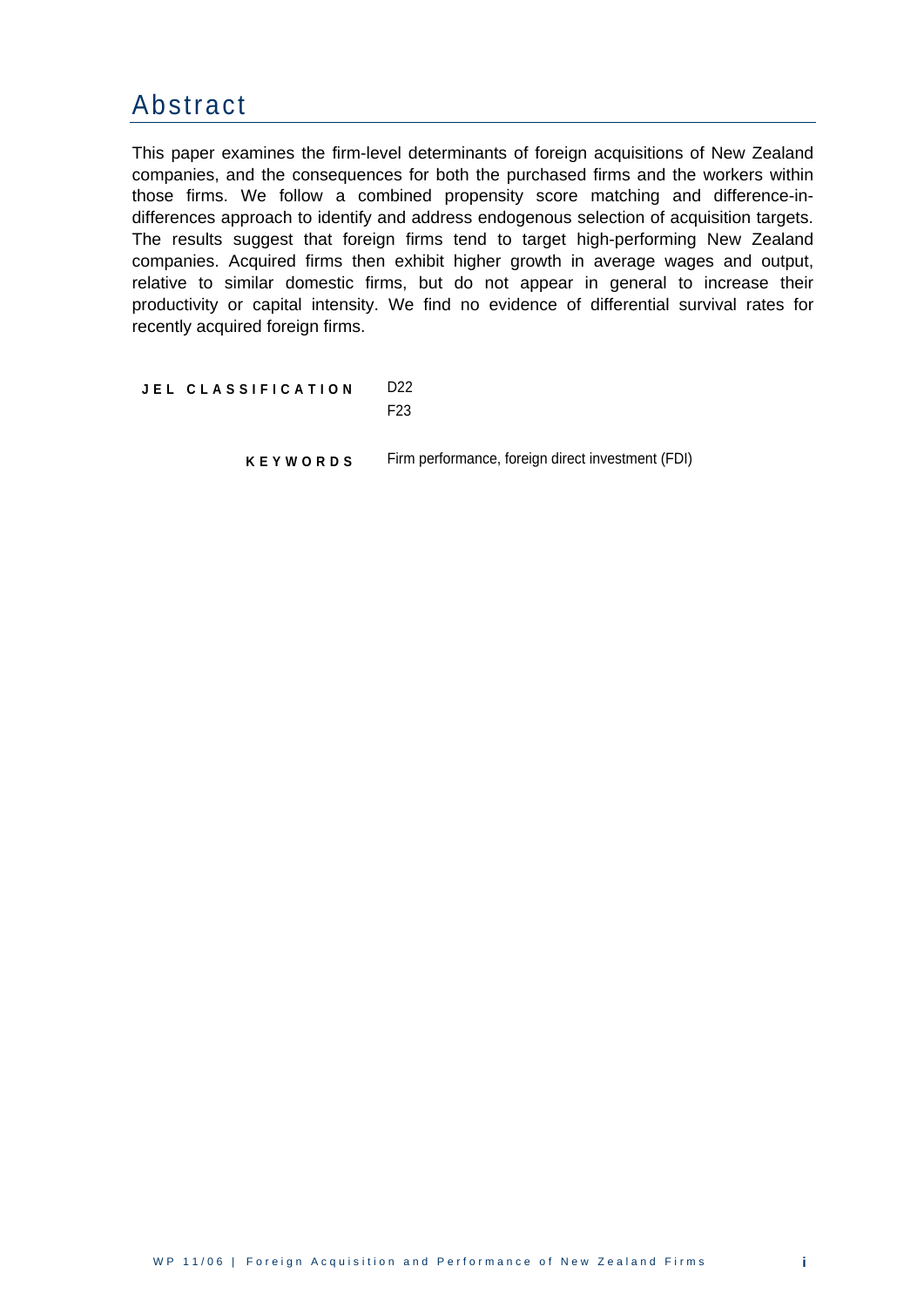## Table of Contents

| $\overline{4}$ |  |
|----------------|--|
| 5 <sup>1</sup> |  |
|                |  |

### List of Tables

| Table 1 – Average foreign ownership share and acquisition rate, by industry 2000-200910 |  |
|-----------------------------------------------------------------------------------------|--|
|                                                                                         |  |
|                                                                                         |  |
|                                                                                         |  |
| Table 6 – Difference-in-difference estimates for firms initially above and below median |  |
|                                                                                         |  |
|                                                                                         |  |

Appendix Table 1 – Variable definitions and summary statistics for selection equation ..................23

# List of Figures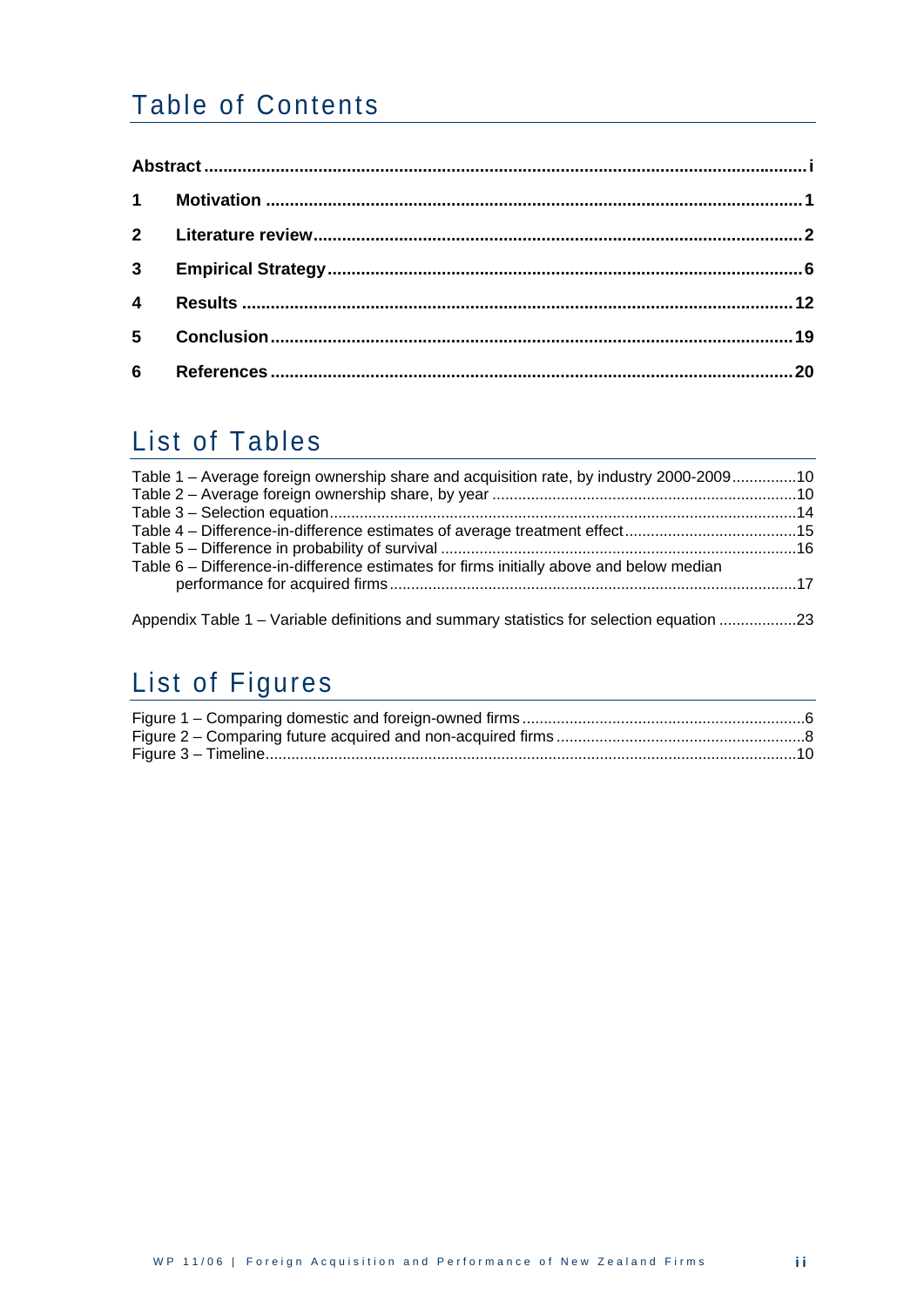# <span id="page-5-0"></span>Foreign Acquisition and the Performance of New Zealand Firms

#### 1 Motivation

Despite its geographic isolation, New Zealand is ranked ninth in the OECD in terms of inward foreign direct investment (FDI) as a percentage of gross domestic product (GDP) (OECD 2010). While a substantial body of international literature shows that foreignowned firms outperform local firms on a wide range of metrics, and many countries have explicit policies designed to attract foreign investment, public opinion on the value of FDI to the New Zealand economy is divided. Media accounts regularly draw attention to negative aspects of foreign investment, focussing on stories of downsizing by foreign owners, bemoaning the loss of promising New Zealand companies and technologies, and emphasising public fears of a loss of control of New Zealand's natural resources to offshore owners. Anecdotally, however, the owners and directors of New Zealand-based firms extol the benefits of foreign investment, including not only improved access to capital but also access to the new owners' stock of technology, networks and management experience (Simmons 2002).

This paper provides an empirical analysis of cross-border mergers and acquisitions (M&As) using data for the population of companies operating in New Zealand between 2000 and 2009. We examine the firm-level factors which attract foreign investors and the performance of firms after foreign acquisition. We build on the existing literature by considering a range of performance measures including both outcomes for acquired firms and for the workers within those firms. In this way, our paper is similar to that of Arnold and Javorcik (2009) who consider post-acquisition performance of Indonesian manufacturing plants and find evidence of both positive selection and post-acquisition performance gains. We provide a small, distant, developed country perspective on this question, while also extending the analysis to include non-manufacturers and by allowing for the effects of foreign acquisitions to differ according to the characteristics of the target firm.

By including a range of outcome measures we consider not only whether firm outcomes improve following foreign acquisition, but also whether the benefits of any performance improvements are shared with workers or, conversely, come at the expense of the local workforce. Firm performance outcomes considered include labour and multi-factor productivity, capital intensity, and gross output. Worker outcomes include total employment and average wage. Finally, we consider whether survival rates differ between domestic and recently acquired firms.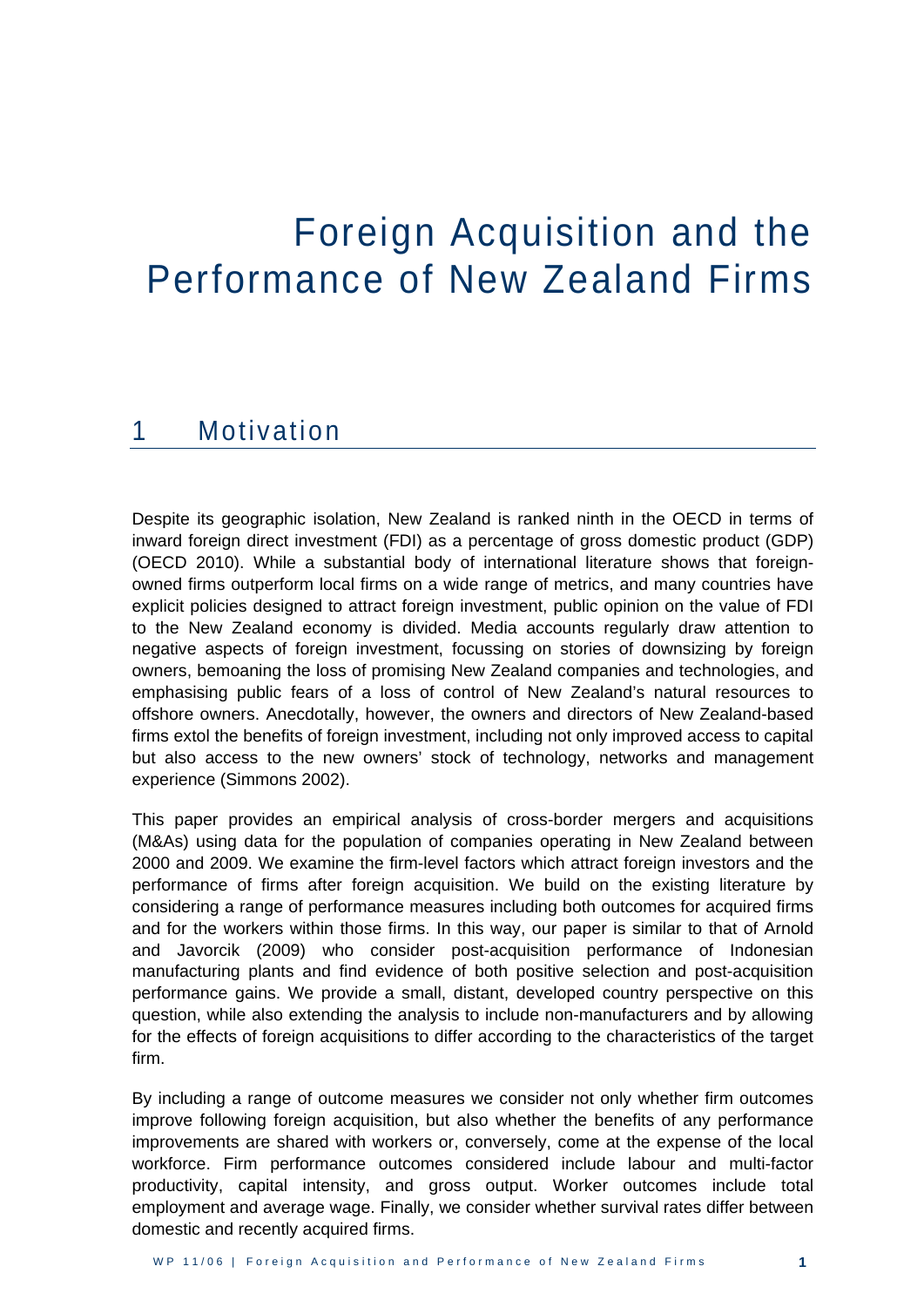<span id="page-6-0"></span>We find that acquired New Zealand firms tend to be larger, pay higher wages, and have higher capital intensity and labour productivity than other domestic firms. Although recently acquired firms appear to increase both average wages and gross output compared with firms which remain in domestic ownership, there is no evidence to suggest that acquisition improves either labour or multi-factor productivity performance.

Splitting the sample into initially high- and low-performance firms indicates limited heterogeneity in post-acquisition outcomes. Outcomes for each sub-population broadly mirror the aggregate outcomes outlined above, but suggest that aggregate increases in average wage and gross output may be unevenly distributed, with stronger and more precisely estimated increases in gross output among acquisitions with relatively low initial performance and wage growth concentrated among smaller and more productive acquisition targets. We also see weak evidence of post-acquisition capital deepening, but only among the subsample of initially lower capital intensity acquisitions.

In the next section we outline the existing literature on FDI, focussing on cross-border M&As. Section 3 describes the data and empirical methodology, while Section 4 presents the results. Section 5 summarises the findings and suggests avenues for further work.

### 2 Literature review

1

Theoretical and empirical studies of the determinants of FDI abound, reflecting the complexity of real world investment decisions. The decisions ultimately taken by heterogeneous firms reflect a confluence of firm, industry, and country characteristics. In this section we briefly review the main theoretical accounts of FDI, focussing on motivations for international M&As. Understanding the factors which drive cross-border acquisitions motivates the choice of explanatory variables in our selection model. We then discuss the literature on plant- and firm-level outcomes following foreign acquisition.

A wide range of empirical literature shows that foreign affiliates outperform domestic firms (eg, Doms and Jensen 1998; Bernard and Sjöholm 2003; Bellak 2004; Greenaway and Kneller 2007). Comparisons between foreign-owned firms, locally owned multi-nationals and purely domestic firms suggest that the difference is driven by the performance gap between domestic and multi-national enterprises, rather than a "foreign premium" per se (Bellak 2004; Criscuolo and Martin 2009). It is commonly asserted that in order for foreign firms to be competitive they must have some firm-specific advantages – such as proprietary brands or product lines, high performance production processes or managerial expertise – to compensate for the market-specific knowledge and networks of their local competitors and the additional costs of doing business abroad (Markusen 1995; Melitz 2003; Dunning and Lundan 2008). Empirical evidence suggests a productivity hierarchy in which only the highest productivity firms engage in outward direct investment, while less productive firms export, and the least productive firms retain a purely domestic focus (Greenaway and Kneller 2007).

However, positive self-selection into FDI does not necessarily imply positive selection of acquisition targets. Harris and Robinson (2002) contrast two theories of M&A: managerial discipline and operating efficiency. The theory of managerial discipline suggests that M&As are a form of natural selection, in which inefficient plants are bought out by new owners and undergo some form of managerial change or restructuring to improve their

<sup>1</sup> The data we use are at the firm level, while much of the existing empirical literature uses plant-level data. The theoretical literature does not make a distinction. In the discussion that follows we use the terms interchangeably.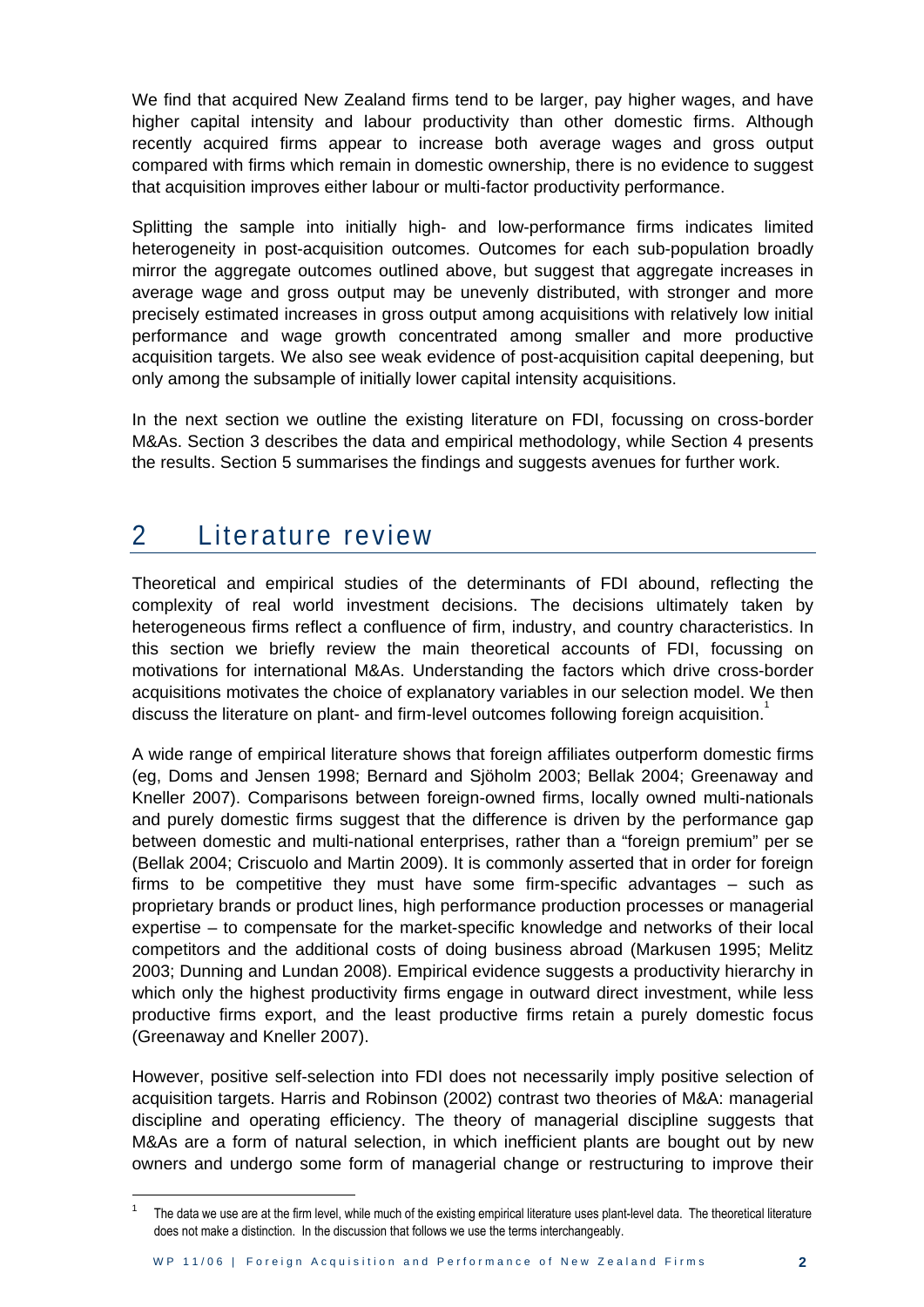efficiency. In contrast, the operating efficiency theory suggests that M&As occur when the acquiring firm sees a complementarity between their existing operations and those of the target plant. In this case, the acquiring firm will be more likely to target high-performing plants. Post-acquisition performance may decline if there is difficulty assimilating the new plants into the firm's existing operations, or increase if the new parent introduces complementary assets or processes. Harris and Robinson (2002) find support for the operating efficiency hypothesis for cross-border acquisitions, with foreign firms tending to target "good" plants, but note significant differences between industries and across acquiring firms from different countries. Guadalupe *et al* (2010) take a similar approach in considering whether foreign targets are positively or negatively selected. They attribute observed positive selection on performance to an imperfect ability on the part of owners to transfer managerial or production technologies to the local subsidiary.

While relative firm-level performance provides one lens with which to view cross-border M&A decisions, industry-, country-, and other firm-specific factors have also been shown to influence the FDI decision. Dunning and Lundan (2008) provide a comprehensive review of the main motivations for offshore investment, using the Ownership-Location-Internalisation (OLI) or "eclectic" framework (Dunning 1977). Under this framework, the decision to invest abroad is driven by a combination of the firm-specific attributes of the investing firm which provide them with an advantage over local competitors such as managerial or technological capabilities, reputation and brand ownership (ownership advantages); country-specific motivations such as lower production or transport costs, access to protected markets or favourable tax treatments (location advantages); and the benefits to ownership and internalisation over outsourcing and market-based transactions such as minimising spillovers of proprietory technology or methods to local firms, reducing transactions and contracting costs, and allowing the acquiring firm greater control of management process and quality control (internalisation advantages).

Empirical support for the concept of ownership and internalisation advantages comes from observed patterns of the industry distribution of investment. Multinationals tend to be more prevalent in industries and firms where intangible assets are important. This includes industries with high levels of product differentiation and advertising, products that are new or technically complex, high R&D intensity, and high shares of professional and technical workers (Markusen 1995). Intangible assets are likely to encourage FDI because of their non-rival nature<sup>2</sup> which allows firms to duplicate production in several locations. As many intangible assets are only semi-excludable and, in the case of brand names and reputation, there is potential for degradation of the asset, firms with these assets may be less willing to undertake arms-length market transactions.

Dunning and Lundan (2008) identify four main types of offshore investment, which they classify as resource-seeking, market-seeking, efficiency-seeking and strategic asset- or capability-seeking.<sup>4</sup> Resource-seeking investments are those designed to access the specific location advantages available in the target country – physical resources such as primary products or manufactured inputs, low-cost labour, or proximity to technological, management or marketing expertise (eg, research "listening posts" in advanced countries). Market-seeking investment is designed to increase the firm's reach, while providing it with better knowledge about local tastes, or the ability to reduce production, transport or transactions costs through proximity. Efficiency-seeking investment allows

<u>.</u>

<sup>2</sup> They can be used in multiple locations simultaneously without reducing their effectiveness.

<sup>3</sup> Once another firm learns the technology it is very difficult to stop them from using it for their own purposes.

<sup>4</sup> They also note three additional investment possibilities – escape (eg, strategies designed to avoid home country taxes or regulations), support (eg, wholesale and retail distribution and marketing) and passive (eg, investments in real estate or portfolio investments in existing companies).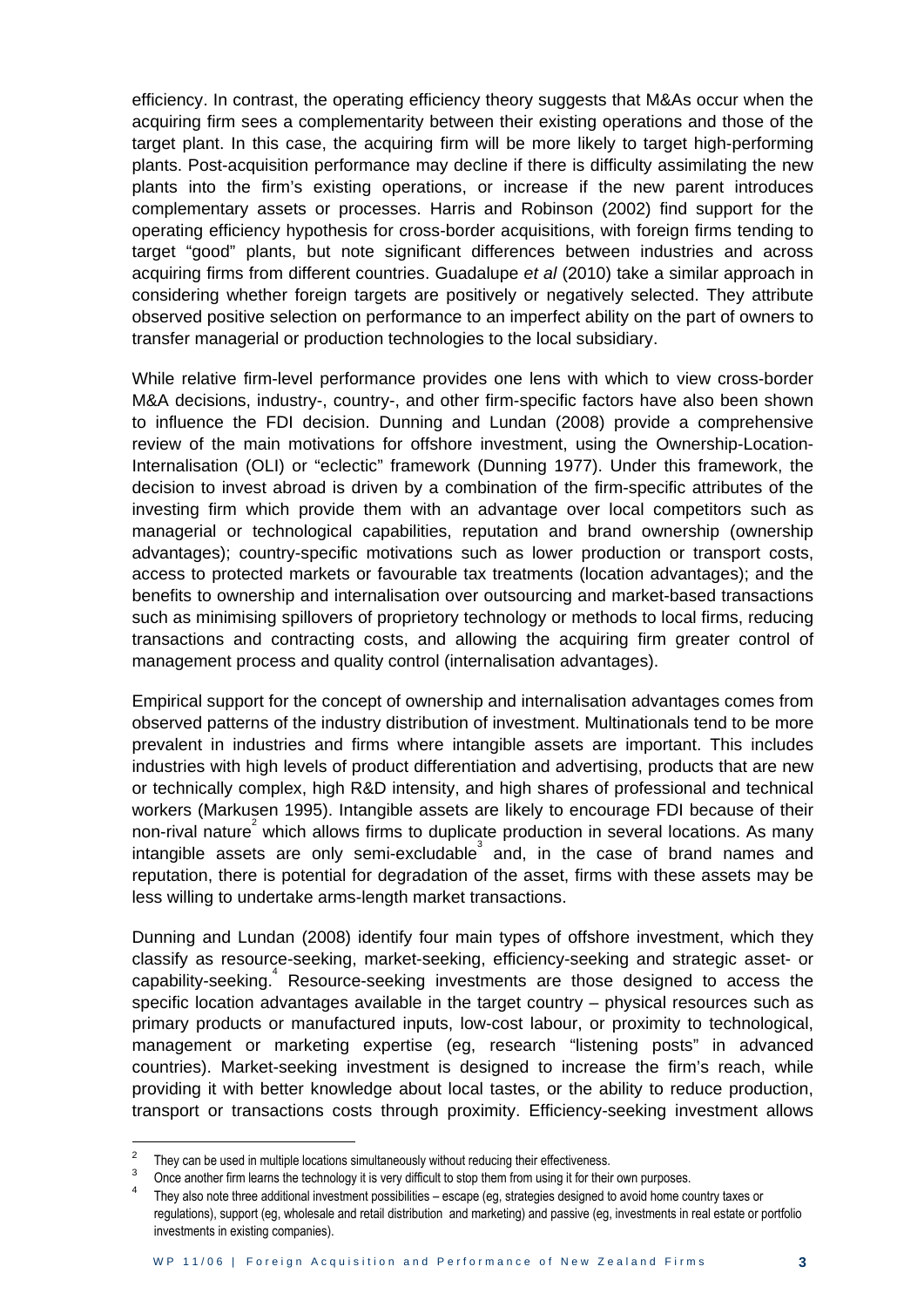firms to take advantage of economies of scale and scope and to benefit from risk diversification, by concentrating production in a limited number of locations to supply multiple markets, while taking advantage of differing factor costs and local supply capabilities. Finally, capability-seeking FDI generally involves M&As with existing firms, as acquirers seek to access specific competitive advantages held by those firms such as technology, market power and distribution channels, or to create R&D synergies or production economies through streamlining and sharing facilities and knowledge.

Given the diversity of FDI motivations, the selection mechanisms and consequences of cross-border M&As remain very much an empirical question. As noted by Harris and Robinson (2002), negative selection on performance may occur if offshore acquirers identify firms which are underperforming and invest with the intention of improving their performance, while positive selection is likely if acquirers seek to integrate the target within their own production system. Meanwhile, offshore owners seeking to gain technological advantages may be inclined towards purchasing small firms, while those seeking marketing networks may be more inclined to target larger organisations (Grimpe and Hussinger 2008).

The summary above suggests that the selection model for target firms should control for measures of firm size and performance, but does not give a clear prediction for the sign of coefficients, suggesting flexible functional forms may be desirable.

Similarly, outcomes for both performance and labour markets may depend on the motivation for acquisition. If managerial discipline is considered an issue, acquisition may be followed by a period of restructuring, leading to job losses or a change in the focus of the target firm. In contrast, if foreign owners provide access to new sales opportunities and networks, output and employment may increase.

In keeping with this ambiguity, empirical results have been mixed. The literature examines a range of different outcome metrics, including those related to productivity performance (Arnold and Javorcik 2009), labour market impacts (Almeida 2007), innovation and R&D behaviour (Bertrand 2009), and effects on plant survival (Bandick and Görg 2010). As well as considering the average effect of all FDI, various authors have also considered differences according to the origin country of the acquiring firm (Chen 2011), whether the acquisition was horizontal or vertical (Conyon *et al* 2002), and the characteristics of the target firm (Girma 2005).

Broadly speaking, the empirical literature suggests that most FDI is positively selected – that is, that target firms tend to be larger, more productive, and to pay higher wages than firms which remain under domestic ownership (eg, Harris and Robinson 2002; Almeida 2007; Heyman *et al* 2007; Guadalupe *et al* 2010). This finding is not unanimous – for example, Conyon *et al* (2002) find that foreign acquisitions of UK firms target smaller firms and those with relatively low productivity – but suggests that in general, at least part of the observed higher performance of foreign-owned firms can be attributed to selection of already-successful targets.

Empirical studies of post-acquisition effects show little consensus. Some studies suggest that this may reflect differences in the characteristics of the acquiring and acquired firms or plants. Arnold and Javorcik (2009) provide a comprehensive study of a wide range of firm-level outcomes for Indonesian manufacturers following foreign acquisition. Their results are indicative of both positive selection of acquisition targets and also improvements in performance following acquisition, with productivity, output, employment, investment and average wages all increasing relative to non-acquired plants. They also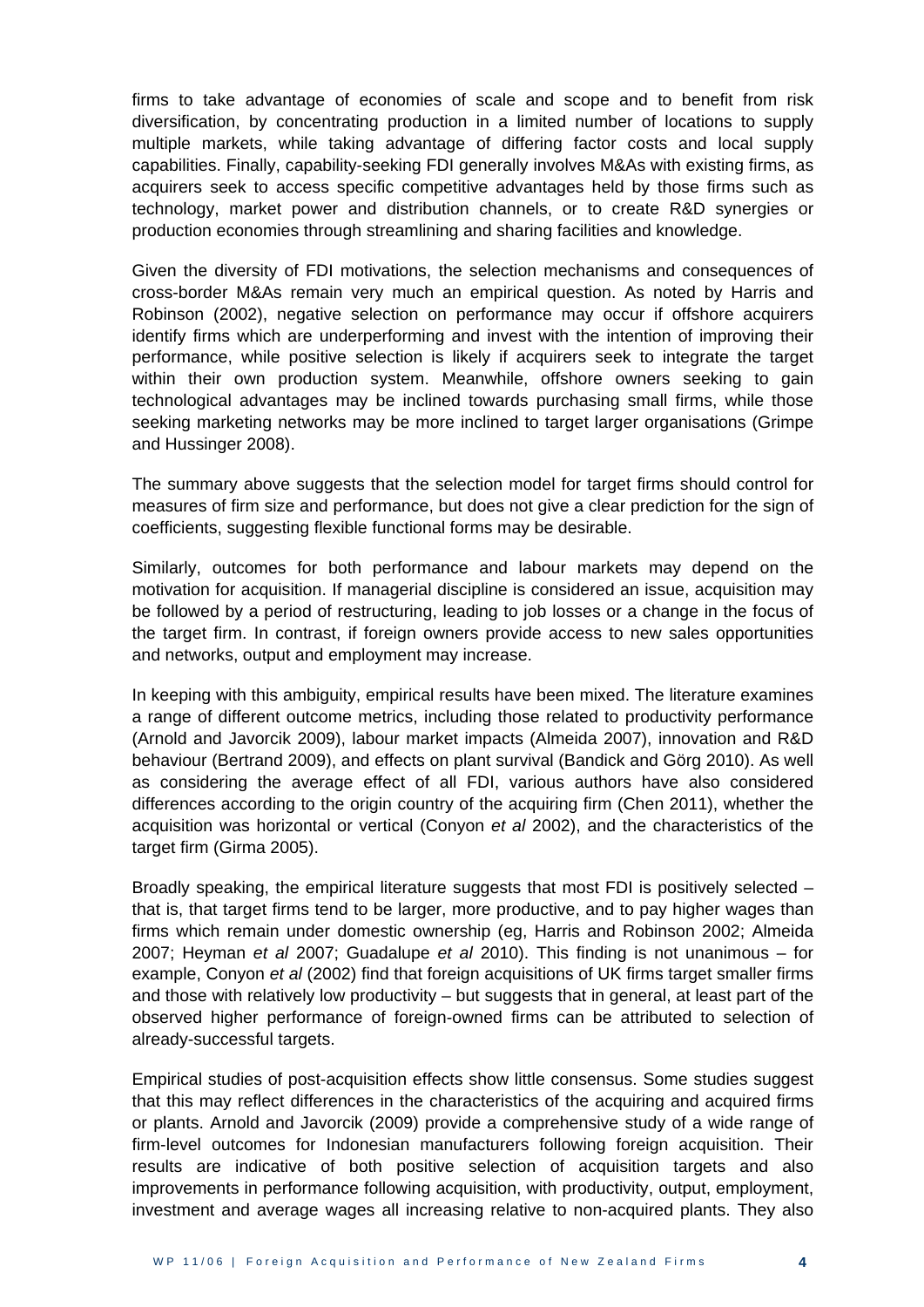note that foreign acquisition appears to improve plants' connections to the international economy, with increases in both exports and imported inputs. In contrast, using data from the UK, Harris and Robinson (2002) find negative effects on productivity, at least in the first few years after acquisition, which they attribute to difficulties assimilating these plants into the broader organisation.

On the labour market side, Huttunen (2007) finds that foreign acquisition of Finnish plants leads to increases in wage rates for both high- and low-skill worker groups, but as this is accompanied by a fall in the share of highly-skilled workers in employment, it does not necessarily translate to an increase in average wage rates. Heyman *et al* (2007) find small positive effects on average wages in Swedish target firms but that, at the individual level, workers who remain with the newly acquired firm show lower wage growth than those in similar, non-acquired firms.

Existing New Zealand empirical evidence on the reasons for foreign acquisitions and the impact on domestic firms is limited. Based on a survey of 516 foreign-owned companies, Scott-Kennel (2010) concludes that market-seeking investment is the dominant motivation for foreign firms investing in New Zealand, although many foreign-owned firms are also involved in exporting and R&D. This survey also suggests a number of mechanisms through which foreign parents may raise the performance of their local affiliates, including technical assistance, staff training, and provision of information about markets, suppliers and contacts.

Cartwright (2001) examines the motivations and activities of foreign multinational enterprises (MNEs) in New Zealand, focussing on the industry groups which account for the greatest turnover. He identifies three main types of foreign investors in New Zealand. The majority of large foreign firms operating in New Zealand seem to be focussed on supplying the domestic market, providing distribution and marketing services for their foreign parent. A second group of MNEs are resource-based producers (eg, forestry and wood processing, food processing), set up to access the physical resources available in New Zealand. Finally, Cartwright notes an emerging tendency for foreign firms to target relatively small New Zealand companies with sophisticated capabilities in areas such as electronics, IT and engineering. These abilities may then either be fostered onshore, in conjunction with the MNE network, or the intellectual capital relocated offshore.

In a small scale longitudinal study of successful manufacturing exporters, Gawith (2002) finds that the outcomes that foreign acquired firms experience differ dramatically and depend heavily on the motivation of the acquirer. Among recent acquisitions, there has been a tendency to target firms which can provide strategic assets or capabilities, such as patents and R&D ability. In some cases, the acquired firms expect to see a decline in manufacturing output, as they focus on providing R&D and product development services for the overseas owner. Further, while some New Zealand firms saw foreign acquisition as a means to international expansion, providing access to existing distribution and marketing channels, not all the foreign-acquired firms in the study were satisfied with the outcomes. Some felt that the requirements to fit into the new parent companies' networks meant they lost direct control over their distribution channels and missed out on knowledge of their markets and customers.

Overall, the New Zealand research echoes the theoretical ambiguity discussed above – while foreign acquisitions generate potential for positive effects on domestic firms, these positive outcomes are not guaranteed and depend heavily on the motivation of the new foreign parent.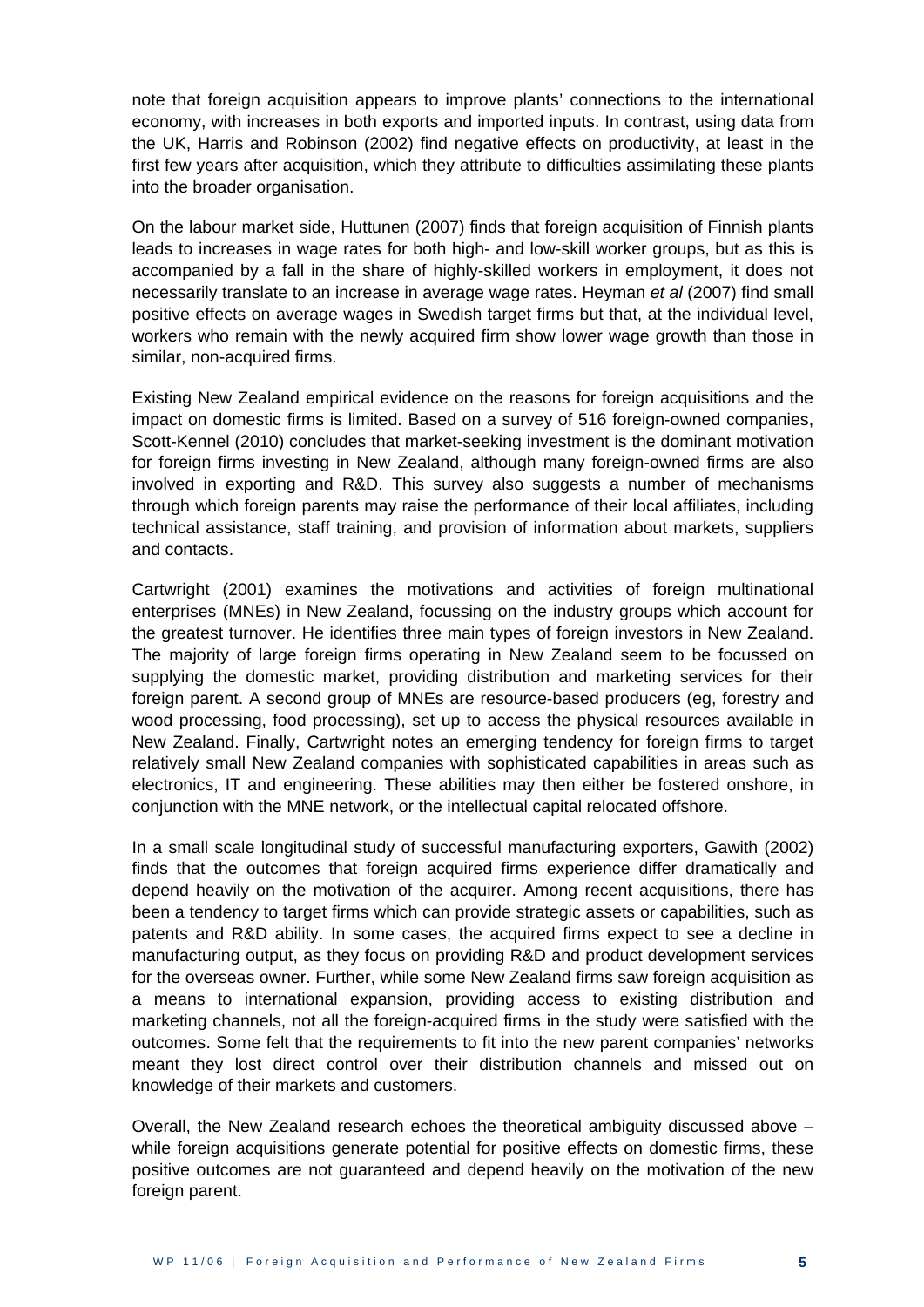## <span id="page-10-0"></span>3 Empirical Strategy

In order to examine the selection and outcomes of foreign acquisitions in New Zealand, we use the prototype Longitudinal Business Database (LBD), a collection of administrative and survey data held by Statistics New Zealand. The LBD is based around Statistics New Zealand's Longitudinal Business Frame, which provides basic information on all economically significant firms in New Zealand from 1999/00 to 2008/09.

We consider six firm outcomes which may be affected by foreign investment. Firm performance measures (labour and multifactor productivity, gross output, and the capitallabour ratio) are derived from Inland Revenue Department and Annual Enterprise Survey data following the method in Fabling and Maré (forthcoming). Average wages and total employment (which includes working proprietors) are sourced from the Linked Employer-Employee Dataset (LEED), which is based on pay-as-you-earn (PAYE) tax data and other tax records. All outcome variables are expressed as deviations from the industry-year mean and firms are assigned to permanent industries based on employment shares.<sup>7</sup> A full list of the variables used, their definitions and summary statistics for the population included in the selection model can be found in Appendix A. Finally, we consider whether foreign acquisition affects survival, defined as continuing employment in the years following acquisition.

In keeping with the international literature, foreign-owned firms in New Zealand outperform domestic firms on almost all firm outcomes (Figure 1). They are larger (in terms of both output and employment), more capital intensive, pay higher average wages, and have higher labour productivity. However, Figure 2 suggests that at least part of this difference is due to positive selection of FDI targets. Dividing the population of domestically-owned firms according to their future ownership status – whether or not they will be acquired by a foreign owner in the following year – suggests that pre-acquisition firm characteristics more closely mirror the patterns for foreign-owned firms shown in Figure 1 than those of other non-acquired domestic firms. That is, foreign owners seem to "cherry pick" high performing firms.

To examine the firm-level factors influencing acquisition and subsequent performance, we follow the recent literature and use a combined difference-in-difference and propensity score matching (PSM) approach. This methodology draws heavily on the programme evaluation literature (eg, Smith 2004; Imbens and Wooldridge 2008) and considers foreign acquisition as a "treatment." The basic principle of propensity score matching is that as long as there are no unobserved characteristics which affect both the potential outcome and the probability of treatment ("unconfoundedness") and suitable control cases can be found for each treated case ("overlap"), conditioning on the propensity score is sufficient to remove the bias associated with differences in pre-treatment characteristics between the treated and untreated groups. Thus, all systematic differences in outcomes between the treated and control firms are attributable to the treatment. $\degree$  Our implementation of this method closely follows Fabling and Sanderson (2010), who examine New Zealand exporter performance.

-

<sup>5</sup> See Fabling (2009) for more detail on the database.

<sup>6</sup> Economic significance is defined as employing or having an annual turnover of at least NZD40,000.

<sup>7</sup> Industry defined as (primarily) two-digit industries from the Australia New Zealand Standard Industrial Classification (ANZSIC). Firms with implausible year-on-year changes in values are dropped.

<sup>8</sup> See Caliendo and Kopeinig (2008) for a practical discussion of matching methods.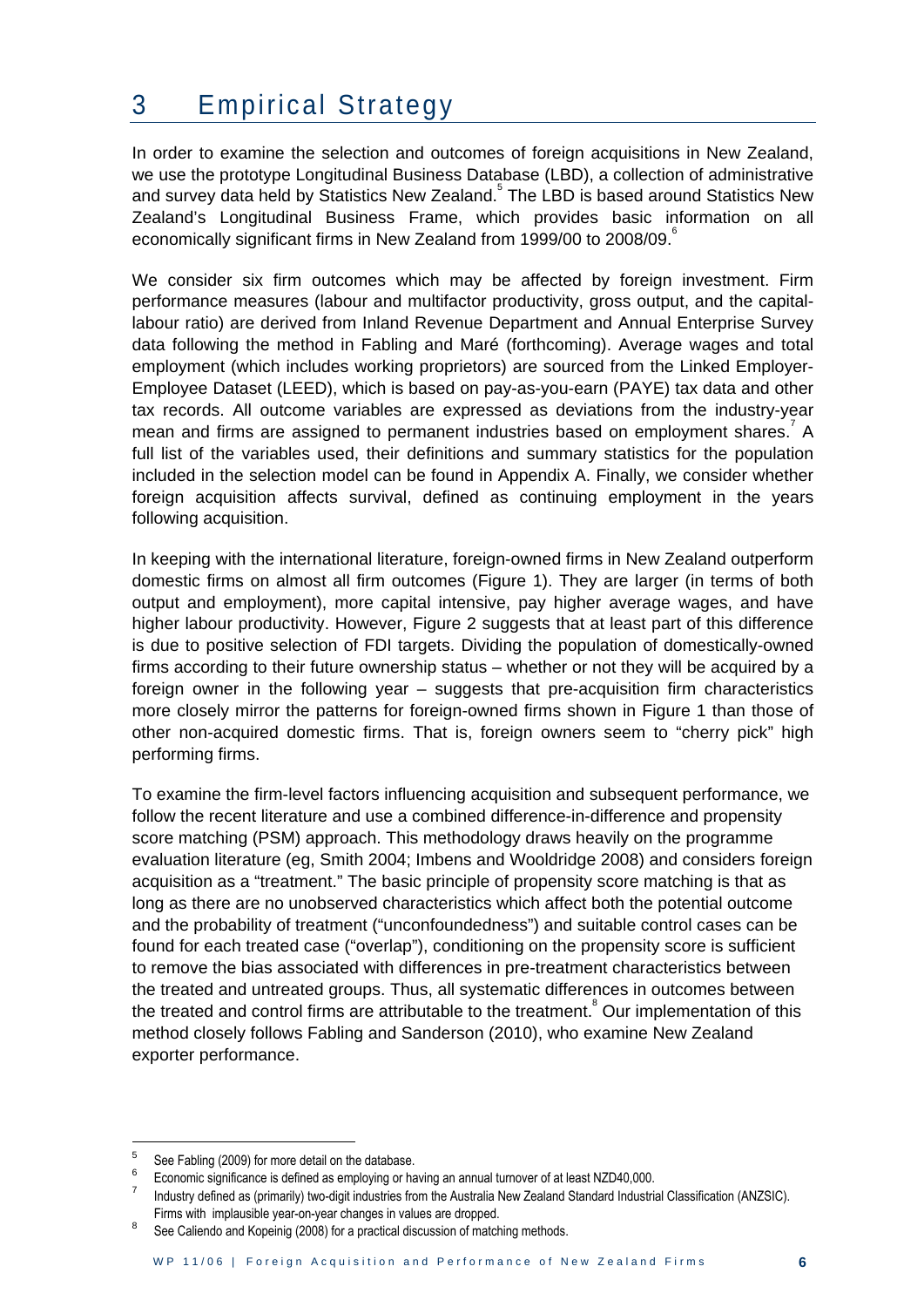

*Figure 1 –* Comparing domestic and foreign-owned firms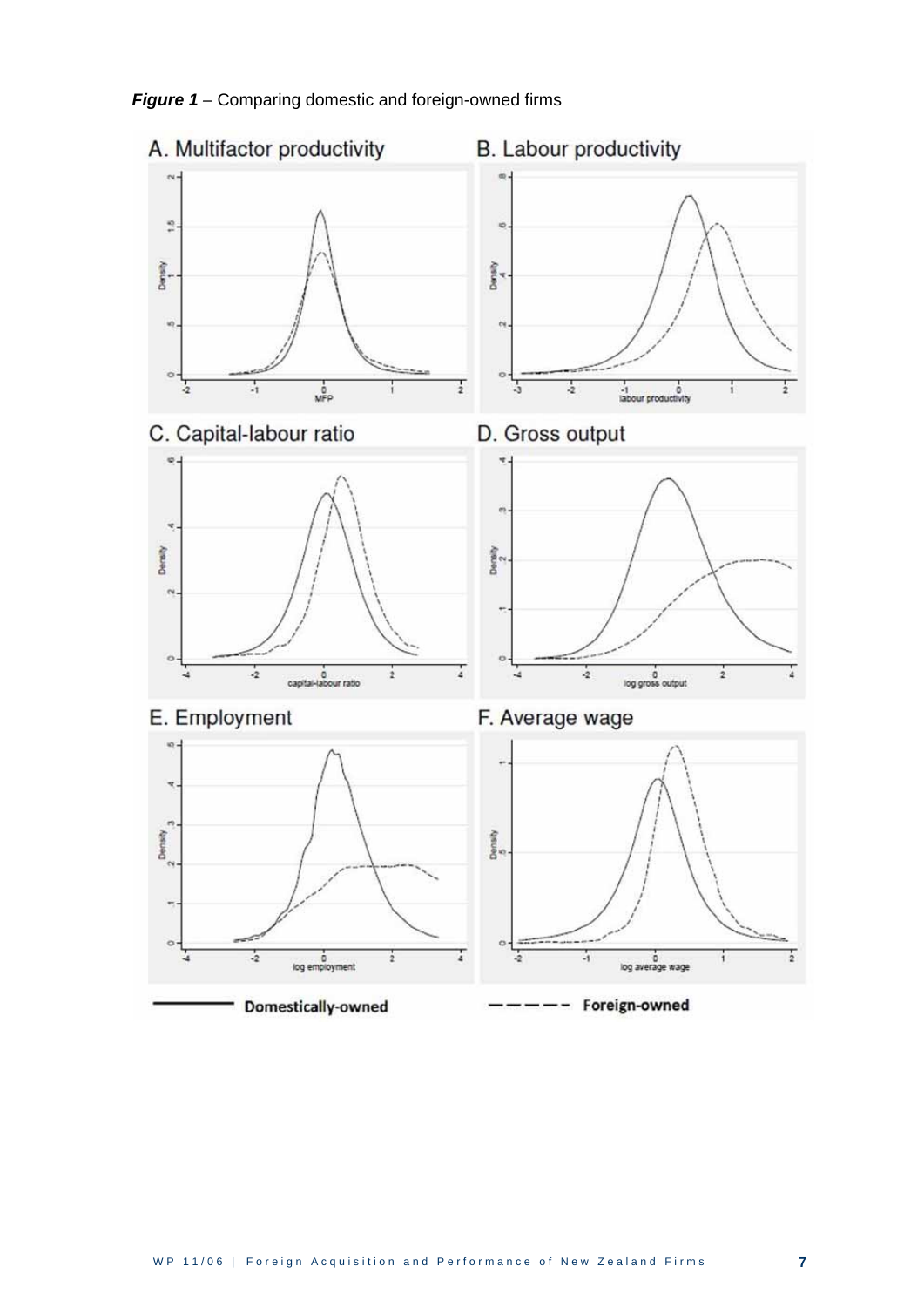

*Figure 2* – Comparing future acquired and non-acquired firms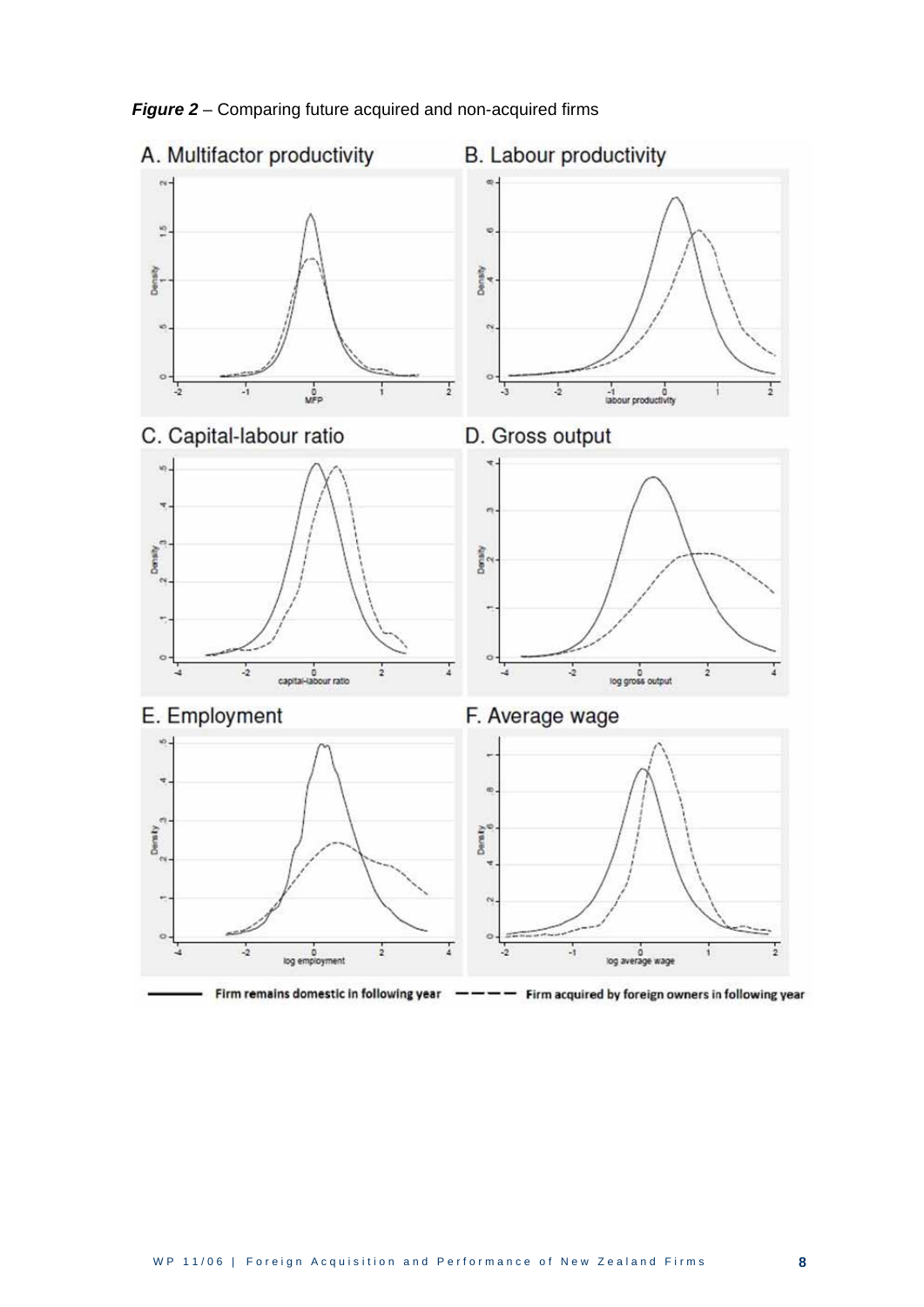The PSM methodology involves two steps. The first step is to establish a suitable control group. A probit model is estimated to determine which pre-acquisition firm characteristics predict foreign acquisition (treatment). Based on the probit results, the predicted probability of acquisition (the propensity score) is calculated and each acquired (treated) firm is matched to one or more firms which have similar probability of acquisition based on their observed characteristics but which are not acquired. We match within industry and preclude self-matches (matching a treated firm to itself in a previous year), using radius matching with a caliper of  $0.001$ . Balancing tests are then carried out to ensure that the treated sample and the matched control group are sufficiently similar on all observed characteristics.

In the second stage, outcomes are compared between treated and control firms. To mitigate any remaining unobserved time-invariant differences between the two groups we follow a difference-in-difference approach, comparing outcomes in terms of changes relative to the pre-acquisition year. Finally, standard errors are estimated by bootstrapping across both stages to account for uncertainty in the matching equation.

Treatment is defined as a transition from domestic to foreign ownership, based on the answer to the disclosure statement: "Is the company controlled or owned by nonresidents?" from annual company tax returns. This limits the population to employing, limited liability companies which were initially domestically owned. Table 1 shows the overall level of foreign ownership, employment in foreign firms, and the transition rate from domestic to foreign ownership by industry over the period 2000-2009. This suggest substantial differences in foreign ownership rates across industries, with relatively high rates in Mining (B) and Wholesale Trade (F), and low rates in Agriculture, Forestry and Fishing (A), Construction (E), Retail Trade (G) and Personal and Other Services (Q). Across all industries, the tendency for foreign firms to be larger than domestically-owned firms shows through clearly. Table 2 shows the share of foreign firms, and employment in foreign firms, by year. Falling foreign-ownership rates between 2000 and 2009 reflect increases in the total number of firms, with higher entry rates of domestic than foreign firms.

Figure 3 sets out the timeline for the analysis. Firms are tracked over a six year period.<sup>10</sup> The first two years  $(t = -1, 0)$  of data provide the explanatory variables for the propensity score matching.  $t = 1$  is the treatment year. We provide estimates of the average treatment effect for the treatment year and the following three years, out to  $t = 4$ . The selection (probit) model is estimated across all firms which can provide the control and treatment variables, and the outcome analysis uses all firms which additionally have a full set of outcome variables for the relevant year.

1

<sup>9</sup> Where a treated firm is matched to N control firms within the caliper, each control firm is given a weight of 1/N in the difference-indifference comparison. Treated firms for which no suitable control can be found are dropped from the analysis.

<sup>&</sup>lt;sup>10</sup> Statistics New Zealand's enterprise identifiers can be broken by changes in legal structure, which would be particularly problematic for studies involving ownership change. We repair these breaks using permanent plant-level identifiers following Fabling (2011).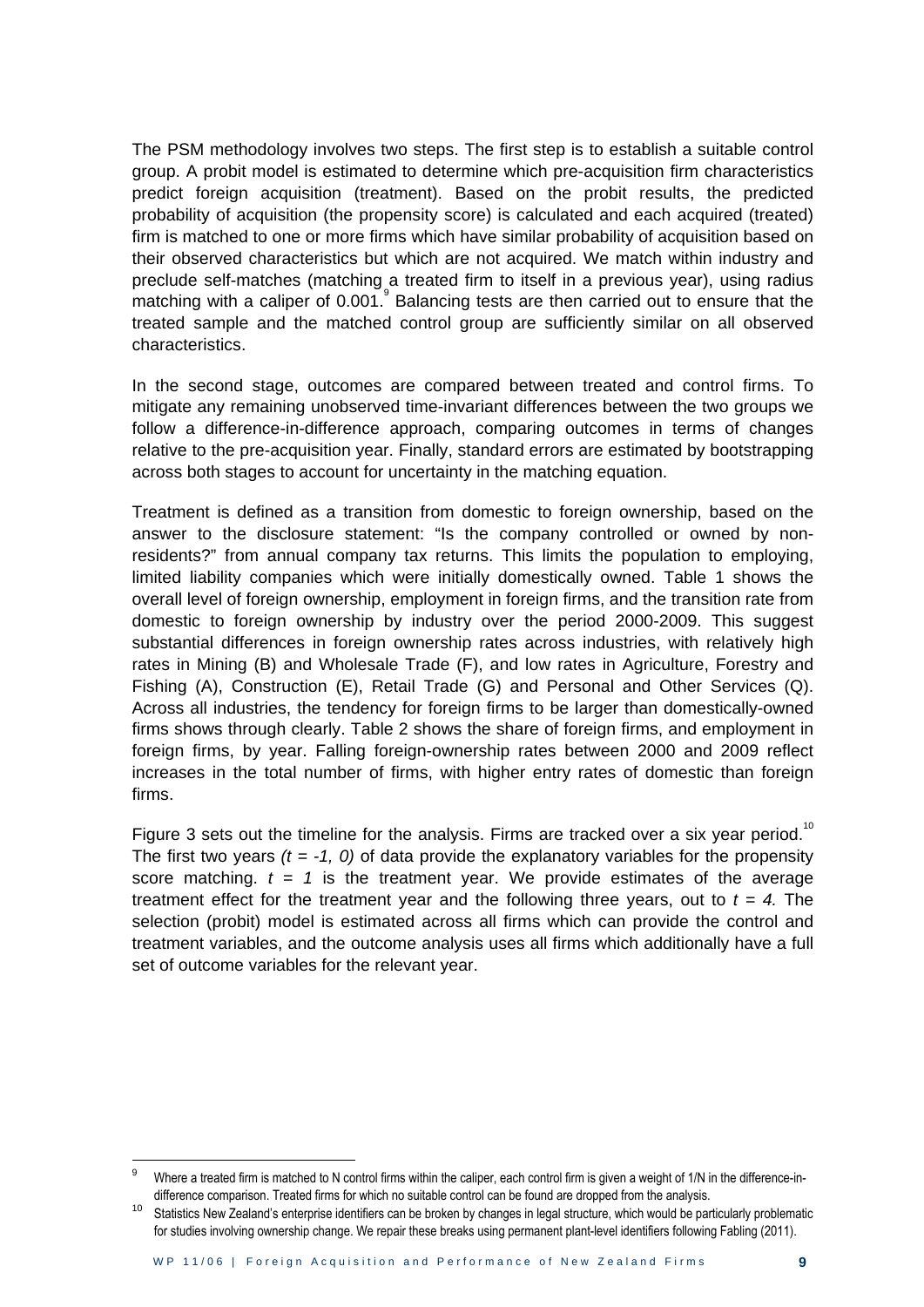|                                          | Firm<br>share | Employment<br>share | Treatment<br>rate |
|------------------------------------------|---------------|---------------------|-------------------|
| A — Agriculture, Forestry and Fishing    | 0.004         | 0.014               | 0.001             |
| $B -$ Mining                             | 0.102         | 0.301               | 0.009             |
| C — Manufacturing                        | 0.024         | 0.202               | 0.004             |
| $E -$ Construction                       | 0.003         | 0.124               | 0.000             |
| F - Wholesale Trade                      | 0.071         | 0.295               | 0.010             |
| G — Retail Trade                         | 0.005         | 0.101               | 0.001             |
| H — Accommodation, Cafes and Restaurants | 0.009         | 0.131               | 0.002             |
| I - Transport and Storage                | 0.023         | 0.170               | 0.004             |
| J - Communication Services               | 0.039         | 0.549               | 0.004             |
| $K -$ Finance and Insurance              | 0.048         | 0.610               | 0.006             |
| L - Property and Business Services       | 0.015         | 0.207               | 0.003             |
| P – Cultural and Recreational Services   | 0.011         | 0.111               | 0.002             |
| Q — Personal and Other Services          | 0.006         | 0.151               | 0.002             |

#### *Table 1* – Average foreign ownership share and acquisition rate, by industry 2000-2009

Underlying firm counts have been random rounded base three and employment counts rounded base 100 in accordance with Statistics New Zealand confidentiality requirements. Electricity, Gas and Water (D) is suppressed.

|      | Firm share | <b>Employment share</b> |
|------|------------|-------------------------|
| 2001 | 0.024      | 0.219                   |
| 2002 | 0.023      | 0.217                   |
| 2003 | 0.022      | 0.211                   |
| 2004 | 0.020      | 0.178                   |
| 2005 | 0.018      | 0.184                   |
| 2006 | 0.016      | 0.172                   |
| 2007 | 0.014      | 0.159                   |
| 2008 | 0.015      | 0.179                   |
| 2009 | 0.015      | 0.182                   |

#### *Table 2* – Average foreign ownership share, by year

Underlying firm counts have been random rounded base three and employment counts rounded base 100 in accordance with Statistics New Zealand confidentiality requirements.



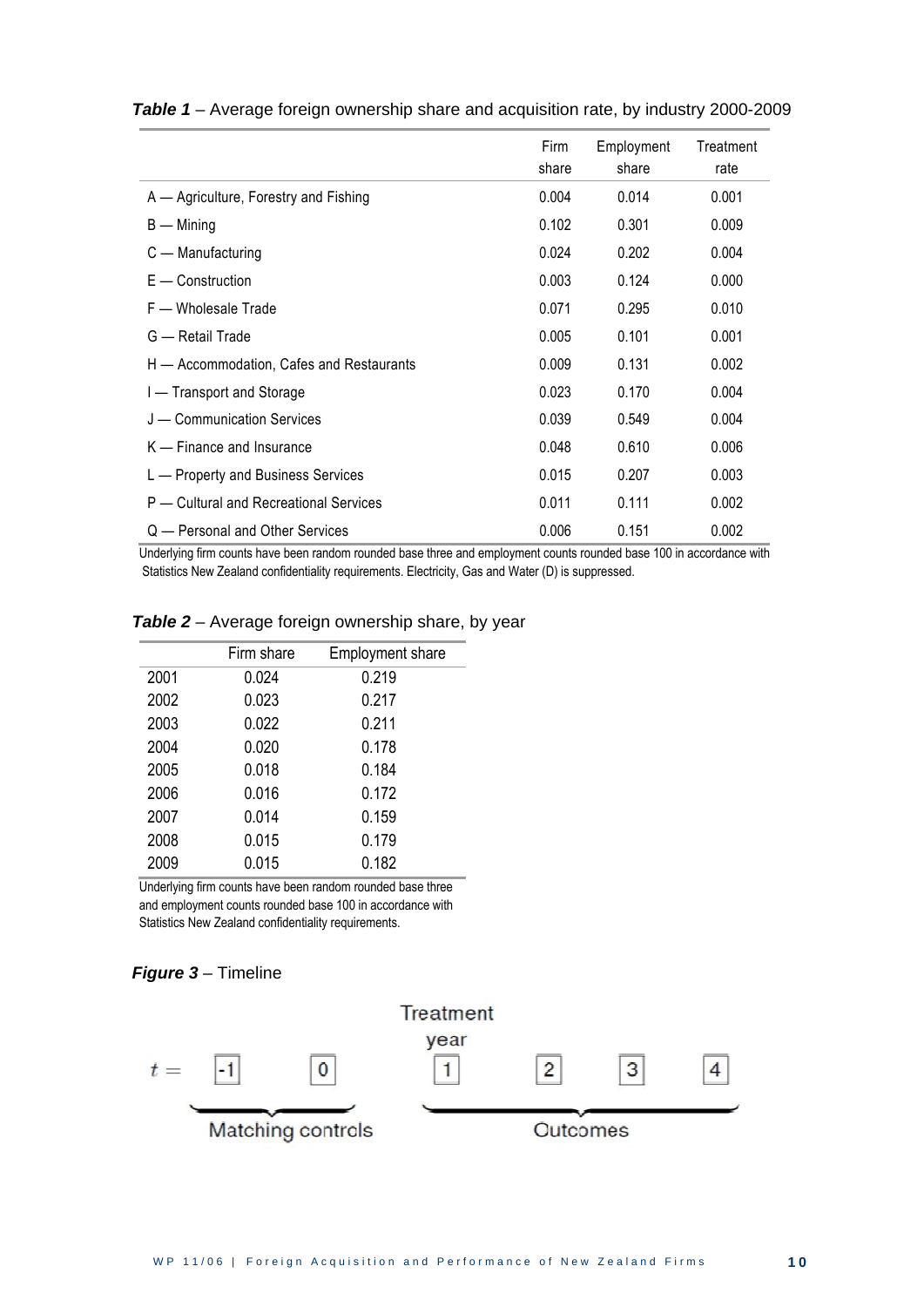The variables used in the probit equation reflect firm-level factors which may attract prospective foreign buyers. Initial assessments of functional form showed up substantially non-linear relationships between firm performance variables and the probability of acquisition, consistent with the theoretical literature. We therefore include performance variables – log total employment (*lntotemp*), the capital-labour ratio (*klratio*), labour productivity (*lp*), log average wages (*lnavg\_wage*) and multifactor productivity (*mfp*) – as four piecewise linear segments, allowing for both intercepts and slopes to differ across quartiles. This specification reflects a compromise between two objectives – a parsimonious specification of the relationship between firm performance and acquisition, and sufficient flexibility to generate a quality – high R2 and balanced – match between treated and control firms.<sup>1</sup>

In addition to quantiles of performance levels, we include variables capturing recent input dynamics: one-year growth rates of total employment (*totemp*), average wages (*avg\_wage*), and the capital-labour ratio (*klratio*), alongside dummies for firms with missing values of the relevant variable in the previous year (either because the firm was non-employing  $\delta$ (*entrant*),  $\delta$ (*non-employing<sub>t=-1</sub>*), or because of missing capital data in the previous year  $\delta(m)$ *issing mfp<sub>t=-1</sub>*). Including dynamics in the selection model (and requiring that matched and control firms balance on this dimension) reduces the potential of matching treated firms to control firms with similar current performance levels but which are on a different growth trajectory, which would confound interpretation of postacquisition growth differences.

We also include a dummy for whether the firm exported in year t = 0 (*exporter*), and the intensity of exporting (*export\_intensity*), defined as the share of sales which are exempt from goods and services tax (GST) as a share of total sales.<sup>12</sup> Export activity may affect both the perceived performance of the firm but also its international visibility, eg, foreign companies may be more likely to notice firms which are already trading in their existing markets. We also include a dummy indicating subsidiary firms within enterprise groups with domestic parent companies δ(*subsidiary*).

A full set of regional council dummies is included as some geographic locations may be more attractive to foreign owners than others (eg, cities with an international airport will be more accessible for foreign executives). Finally, we include a full set of year and industry dummies to capture differences over time and across industries.

Balancing tests are performed to ensure that the matching procedure is sufficient to provide a suitable group of control firms against which we can benchmark the postacquisition performance of the treated group, at least with respect to observable characteristics. There are no significant differences in the mean of each of the outcome and matching variables between the treated firms and the matched controls in either the unbalanced or the balanced panels reported in Table 4. $13$ 

In addition to the full population, we consider sub-populations of firms separately based on their pre-acquisition levels of MFP, employment, capital intensity and average wages. These subsets are chosen because the acquisition of different types of firm may be driven

.

<sup>&</sup>lt;sup>11</sup> Balancing tests are conducted on all outcome variables. Gross output is excluded from the probit because of its high correlation with employment. Other highly correlated outcome variables cannot be dropped without compromising the balancing of the matched sample.

<sup>12</sup> Although zero-rated GST sales is an imperfect proxy for exports, it has the benefit of being available for all industries. The GSTbased export intensity measure is strongly correlated with export measures available for a sample of firms from the Business Operations Survey, giving us confidence that they provide at least a reasonable indication of firms' actual export intensity (correlation coefficient of 0.59 for export intensity, tetrachoric correlation of 0.79 for the exporter dummy).

<sup>&</sup>lt;sup>13</sup> Based on a two-sided test with significance level of 10%.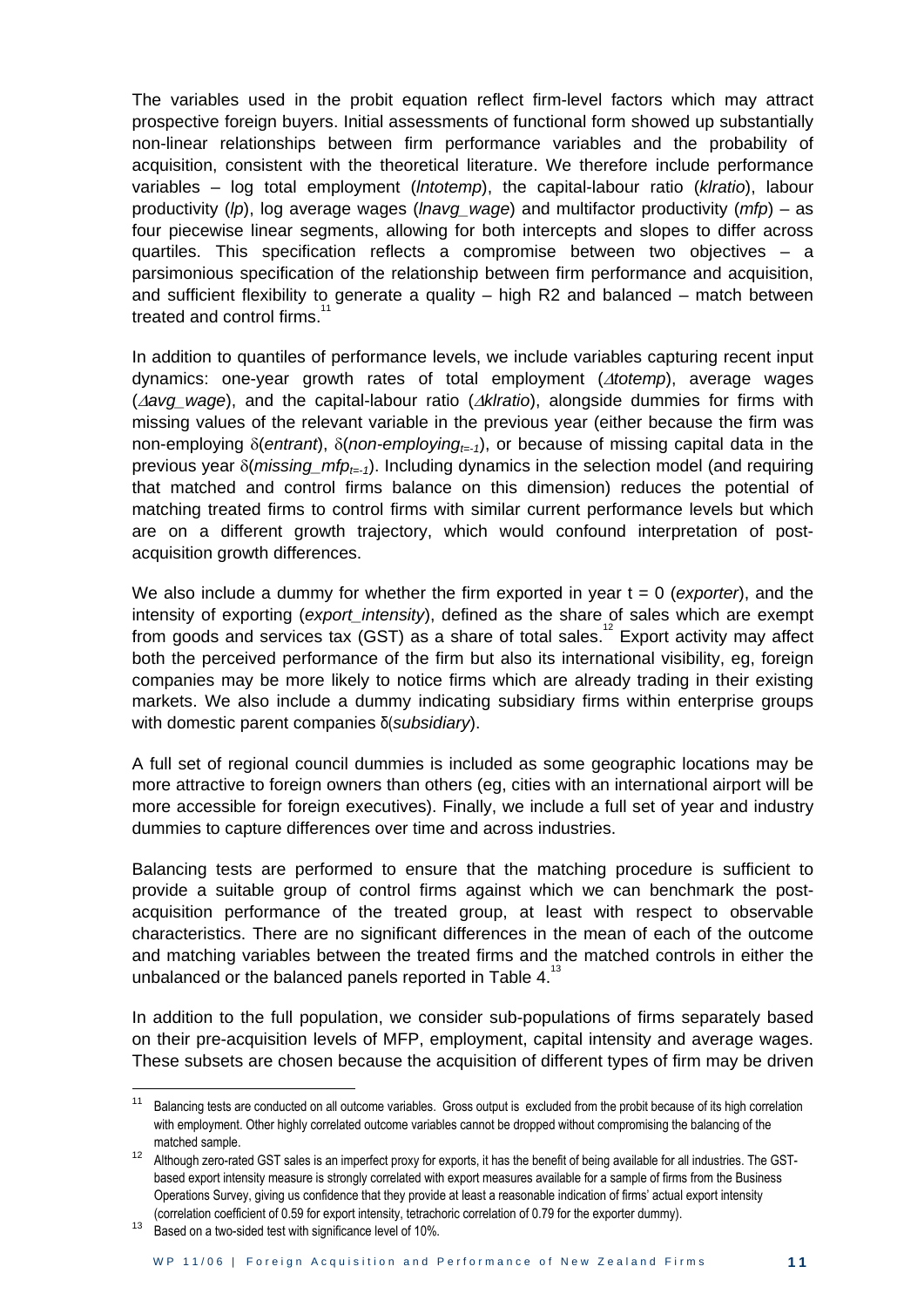<span id="page-16-0"></span>by different motivations on the part of the foreign owner and may therefore exhibit different post-acquisition performance trajectories. We maintain the same matched sample used in the full population across all four splits, and divide the population of treated firms at the median value of the relevant performance measure, so as to have approximately equal numbers of treated firms in each sub-sample. $14$ 

### 4 Results

Table 3 reports selection equation results for the full population. Panel A gives the estimated coefficients of the five performance variables which are included in piece-wise linear form. Panel B provides the coefficients for the remainder of the matching variables.

The inclusion of multiple measures of firm performance makes it difficult to separately interpret the coefficients (eg, the average wage level captures elements of skill composition which are correlated with measured MFP and labour productivity). Overall, Panel A suggests positive selection of target firms, although often only the top quantile of performance has a coefficient significantly different from the lowest quantile. Exploration of alternative specifications of the model show that the inclusion of multiple correlated measures is indeed affecting the estimated coefficients, but the core patterns remain robust and reiterate the broader impression gained from Figure 2 – foreign acquisition targets appear to be strongly positively selected on almost all performance metrics.<sup>16</sup> The exception is MFP, where further examination suggests a bi-modal impact – after controlling for other observable firm characteristics, foreign targets tend to be concentrated in both extremes of the MFP distribution, perhaps suggesting a role for managerial discipline alongside selection based on operating efficiency (Harris and Robinson 2002).

Foreign acquisition is also positively associated with lagged employment growth, export status and export intensity. Firms are much more likely to be acquired by foreign owners if they are subsidiaries of an existing enterprise group, rather than independent enterprises. Finally, there appears to be a regional element to target selection, with firms which have locations in Auckland, Wellington and Hawkes Bay being more likely to be targeted for acquisition, and firms on the West Coast less likely.

Post-acquisition performance growth comparisons between acquired firms and matched domestically-owned firms are reported in Table 4. The upper table presents results using the unbalanced panel, in which firms are included in any year for which they have a full set of outcome variables. The lower table restricts attention to firms which have a full set of outcome variables in all four outcome years. Differences between the two populations reflect a combination of firm survival, data availability and right-censoring of outcome years.

Acquired firms exhibit a gradual increase in gross output, relative to similar domestic firms, which becomes statistically significant by  $t = 3$ . This increase in output appears to be achieved via relatively strong employment growth, rather than increases in either capital investment or multi-factor productivity.<sup>16</sup> Acquired firms also raise average wages

1

<sup>&</sup>lt;sup>14</sup> Minor balancing issues arise for some sub-populations as indicated in table notes.

<sup>&</sup>lt;sup>15</sup> As noted earlier, matching models excluding one or more of these outcomes fail to balance.

<sup>&</sup>lt;sup>16</sup> In (unreported) robustness tests we exclude control firms which are treated in future years, up to and including the outcome year. These estimates generate qualitatively similar results, with the main difference being that employment growth estimates are statistically significant in *t=3,4*.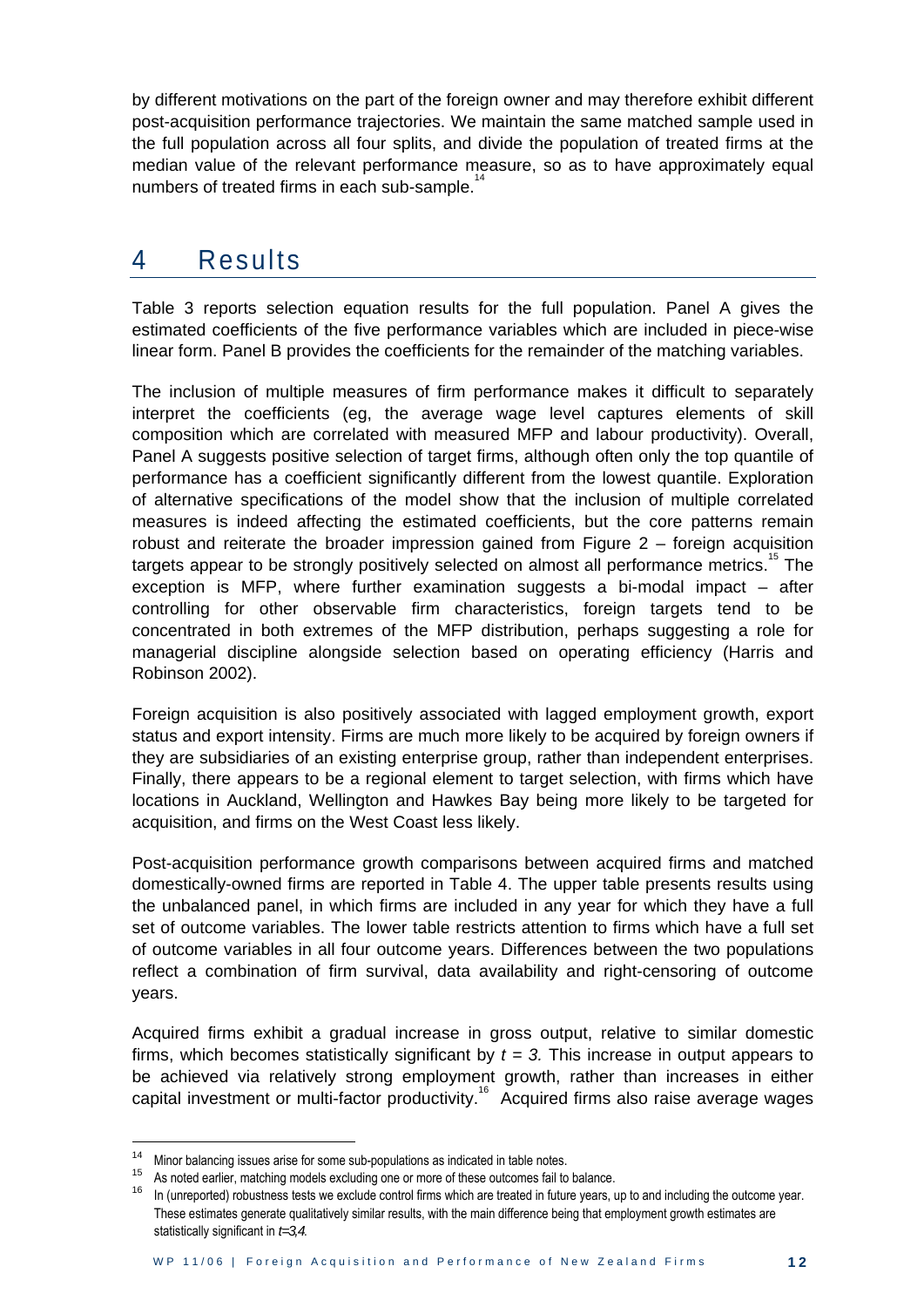between two and eight percentage points more than similar non-acquired firms. Stronger effects are observed among the balanced panel consistent with, for example, foreign owners investing more in skills or management capabilities where they anticipate a longterm involvement. However, we see no evidence for differential survival rates between domestic and acquired firms (Table 5).

Differences in acquisition motives or in acquired firm characteristics may alter postacquisition outcomes. For example, if firms are targeted due to perceived underperformance relative to their peers we might expect to see improvements in productivity following acquisition. Similarly, it may be that high-performing firms suffer from dislocation following acquisition and take time to return to normal or, alternatively, that these firms experience large inflows of investment from the new parents which allows them to expand. If there are significant differences between groups, these may average out in aggregate results. Therefore, Table 6 presents outcome comparisons for eight subpopulations, according to whether treated firms are in the top or bottom half of acquired firms in terms of MFP, employment, average wage or capital intensity.

In general, each sub-population mirrors the aggregate picture of higher subsequent growth in average wages, output, and employment in acquired firms. Differences in the estimated treatment effects across sub-populations imply some heterogeneity in outcomes. Specifically, post-acquisition growth in average wages is concentrated in smaller firms and those with relatively high initial MFP, not larger or less productive firms. Increases in output are concentrated among initially smaller and lower productivity targets, while employment growth is observed primarily among initially high-wage firms. However, few sub-populations display significantly different outcomes between high and low groups. There is only one area in which the sub-population results imply a significant deviation from the broad results found for the full population – post-acquisition capital deepening is observed only in those firms which were relatively capital-shallow prior to foreign acquisition.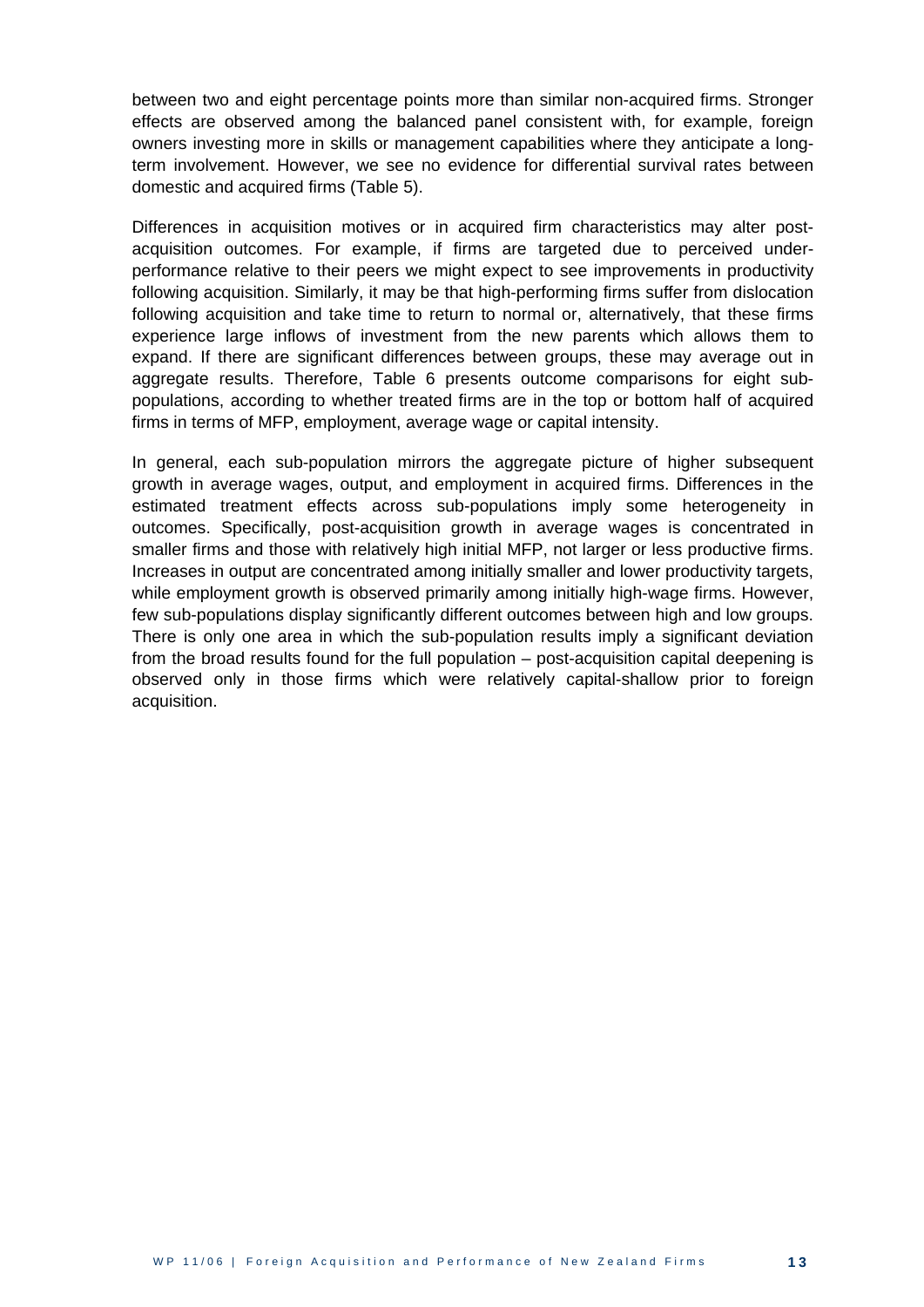| Panel A: Selection on performance measures |             |           |             |            |            |  |  |
|--------------------------------------------|-------------|-----------|-------------|------------|------------|--|--|
|                                            | mfp         | klratio   | Intotemp    | lnavg_wage | Iр         |  |  |
| _q2_intercept                              | $-0.144$    | 0.060     | $-0.037$    | $0.194*$   | $-0.016$   |  |  |
|                                            | [0.092]     | [0.077]   | [0.067]     | [0.100]    | [0.062]    |  |  |
| $_q3$ _intercept                           | $-0.170**$  | 0.045     | $-0.088$    | 0.127      | $-0.076$   |  |  |
|                                            | [0.073]     | [0.094]   | [0.132]     | [0.104]    | [0.116]    |  |  |
| $\_q4$ _intercept                          | $-0.189***$ | $0.173**$ | $-0.196***$ | $0.382***$ | $-0.007$   |  |  |
|                                            | [0.073]     | [0.082]   | [0.074]     | [0.093]    | [0.075]    |  |  |
| $q1$ _slope                                | $-0.140$    | $-0.060$  | $-0.075$    | 0.054      | $-0.033$   |  |  |
|                                            | [0.137]     | [0.046]   | [0.051]     | [0.098]    | [0.042]    |  |  |
| $q2$ _slope                                | $-0.087$    | 0.209     | 0.100       | $0.819*$   | $-0.039$   |  |  |
|                                            | [0.701]     | [0.211]   | [0.224]     | [0.418]    | [0.320]    |  |  |
| $q3$ _slope                                | 0.580       | 0.012     | 0.256       | 0.456      | 0.372      |  |  |
|                                            | [0.582]     | [0.183]   | [0.175]     | [0.306]    | [0.287]    |  |  |
| $_{q4}$ slope                              | $-0.005$    | 0.033     | $0.257***$  | 0.003      | $0.261***$ |  |  |
|                                            | [0.157]     | [0.061]   | [0.056]     | [0.107]    | [0.063]    |  |  |

*Table 3 – Selection equation*

| Panel B: Additional selection variables | Coeff                 | Std dev    |         |
|-----------------------------------------|-----------------------|------------|---------|
| <b>∆klratio</b>                         | 0.102                 | [0.076]    |         |
| $\Delta$ totemp                         |                       | $0.254***$ | [0.095] |
| $\Delta$ avg_wage                       |                       | $-0.028$   | [0.089] |
| $\delta$ (entrant)                      |                       | 0.143      | [0.337] |
| $\delta$ (non-employing $_{t=1}$ )      |                       | $-0.082$   | [0.108] |
| $\delta$ (missing_mfp <sub>t=-1)</sub>  |                       | $-0.156$   | [0.359] |
| $\delta$ (exporter)                     |                       | $0.185***$ | [0.035] |
| export_intensity                        |                       | $0.200***$ | [0.068] |
| δ(subsidiary)                           |                       | 0.949***   | [0.030] |
| Regional council dummies: Northland     |                       | $-0.059$   | [0.098] |
|                                         | Auckland              | $0.310***$ | [0.032] |
|                                         | Waikato               | $-0.084$   | [0.059] |
|                                         | Bay of Plenty         | $-0.040$   | [0.067] |
|                                         | Gisborne              | $-0.181$   | [0.172] |
|                                         | Hawkes Bay            | $0.129*$   | [0.069] |
|                                         | Taranaki              | 0.004      | [0.097] |
|                                         | Manawatu/Wanganui     | 0.089      | [0.067] |
|                                         | Wellington            | $0.143***$ | [0.040] |
|                                         | <b>West Coast</b>     | $-0.459*$  | [0.241] |
|                                         | Canterbury            | 0.051      | [0.040] |
|                                         | Otago                 | 0.009      | [0.064] |
|                                         | Southland             | $-0.047$   | [0.096] |
|                                         | Tasman                | $-0.246$   | [0.212] |
|                                         | Nelson/Marlborough    | 0.040      | [0.090] |
|                                         | Observations          | 322,722    |         |
|                                         | Pseudo R <sup>2</sup> | 0.290      |         |

 $\overline{\mathsf{P}}$ anel A: Selection on perfo

Significant at: \* 10%, \*\* 5%, \*\*\* 1%. F-tests of joint significance passed at 10% level for each piece-wise linear performance metric. Regression also includes a full set of (primarily) two-digit industry and year dummies (unreported). See Appendix A for variable definitions and summary statistics.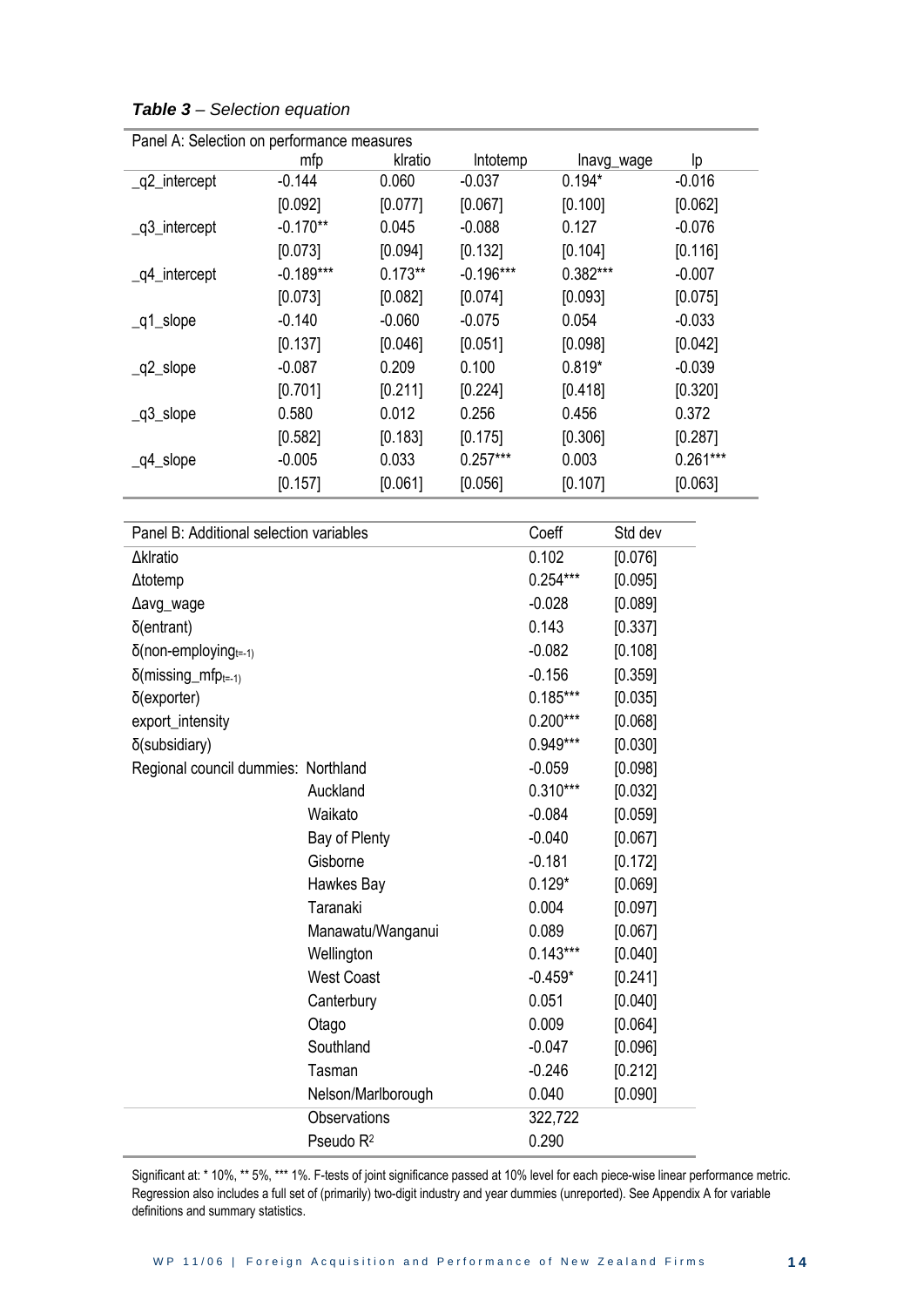| Full population       | $t=1$      | $t=2$    | $t = 3$   | $t = 4$   |
|-----------------------|------------|----------|-----------|-----------|
| mfp                   | $-0.024$   | $-0.005$ | $-0.023$  | 0.011     |
|                       | [0.016]    | [0.021]  | [0.026]   | [0.030]   |
| Ιp                    | $-0.029$   | 0.027    | 0.005     | 0.044     |
|                       | [0.032]    | [0.049]  | [0.051]   | [0.055]   |
| klratio               | $-0.018$   | 0.040    | 0.003     | 0.017     |
|                       | [0.027]    | [0.037]  | [0.044]   | [0.058]   |
| Ingo                  | 0.025      | 0.039    | $0.094**$ | $0.107*$  |
|                       | [0.024]    | [0.033]  | [0.042]   | [0.061]   |
| Intotemp              | 0.011      | 0.009    | $0.065*$  | 0.064     |
|                       | [0.019]    | [0.029]  | [0.038]   | [0.049]   |
| lnavg_wage            | $0.026**$  | 0.018    | 0.033     | $0.062**$ |
|                       | [0.011]    | [0.014]  | [0.020]   | [0.026]   |
| ${\sf N}$             | 274,605    | 206,673  | 154,713   | 113,034   |
| N(treated)            | 729        | 558      | 438       | 339       |
| Proportion dropped:   |            |          |           |           |
| Treated               | 0.128      | 0.151    | 0.178     | 0.221     |
| Control               | 0.166      | 0.251    | 0.332     | 0.406     |
|                       |            |          |           |           |
| <b>Balanced Panel</b> | $t=1$      | $t=2$    | $t = 3$   | $t = 4$   |
| mfp                   | 0.002      | $-0.016$ | $-0.016$  | $-0.009$  |
|                       | [0.029]    | [0.035]  | [0.035]   | [0.036]   |
| Ιp                    | 0.017      | 0.004    | $-0.021$  | 0.036     |
|                       | [0.049]    | [0.057]  | [0.063]   | [0.061]   |
| klratio               | 0.009      | $-0.003$ | 0.006     | 0.023     |
|                       | [0.050]    | [0.055]  | [0.052]   | [0.060]   |
| Ingo                  | 0.008      | 0.045    | $0.116**$ | $0.139**$ |
|                       | [0.041]    | [0.045]  | [0.053]   | [0.059]   |
| Intotemp              | $-0.024$   | 0.019    | 0.054     | 0.068     |
|                       | [0.027]    | [0.039]  | [0.047]   | [0.056]   |
| Inavg_wage            | $0.060***$ | $0.049*$ | $0.058**$ | $0.081**$ |
|                       | [0.023]    | [0.025]  | [0.029]   | [0.033]   |
| N                     | 88,947     | 88,947   | 88,947    | 88,947    |
| N(treated)            | 267        | 267      | 267       | 267       |
| Proportion dropped:   |            |          |           |           |
| Treated               | 0.270      | 0.270    | 0.270     | 0.270     |
| Control               | 0.438      | 0.438    | 0.438     | 0.438     |

*Table 4* – Difference-in-difference estimates of average treatment effect

Difference-in-difference (DID) estimator, from t=0 to outcome year, applied to matched sample. Radius matching (caliper 0.001, with replacement) with observations pooled across years and matched within two-digit industry (precluding self-matches). Bootstrapped standard errors in brackets (significant at \* 10%; \*\* 5%; \*\*\* 1%). Bootstrapping encompasses both probit and DID stages (100 repetitions) and is stratified on treatment and the existence of future outcomes to maintain approximately constant (weighted) population size (*N*) across estimates. The table also reports the number of treated firms and the proportion of treated (control) firms dropped because there is no control (treated) firm within the caliper distance. All balancing tests (equivalence of weighted means of matching variables across treated and controls) passed at the 10% level.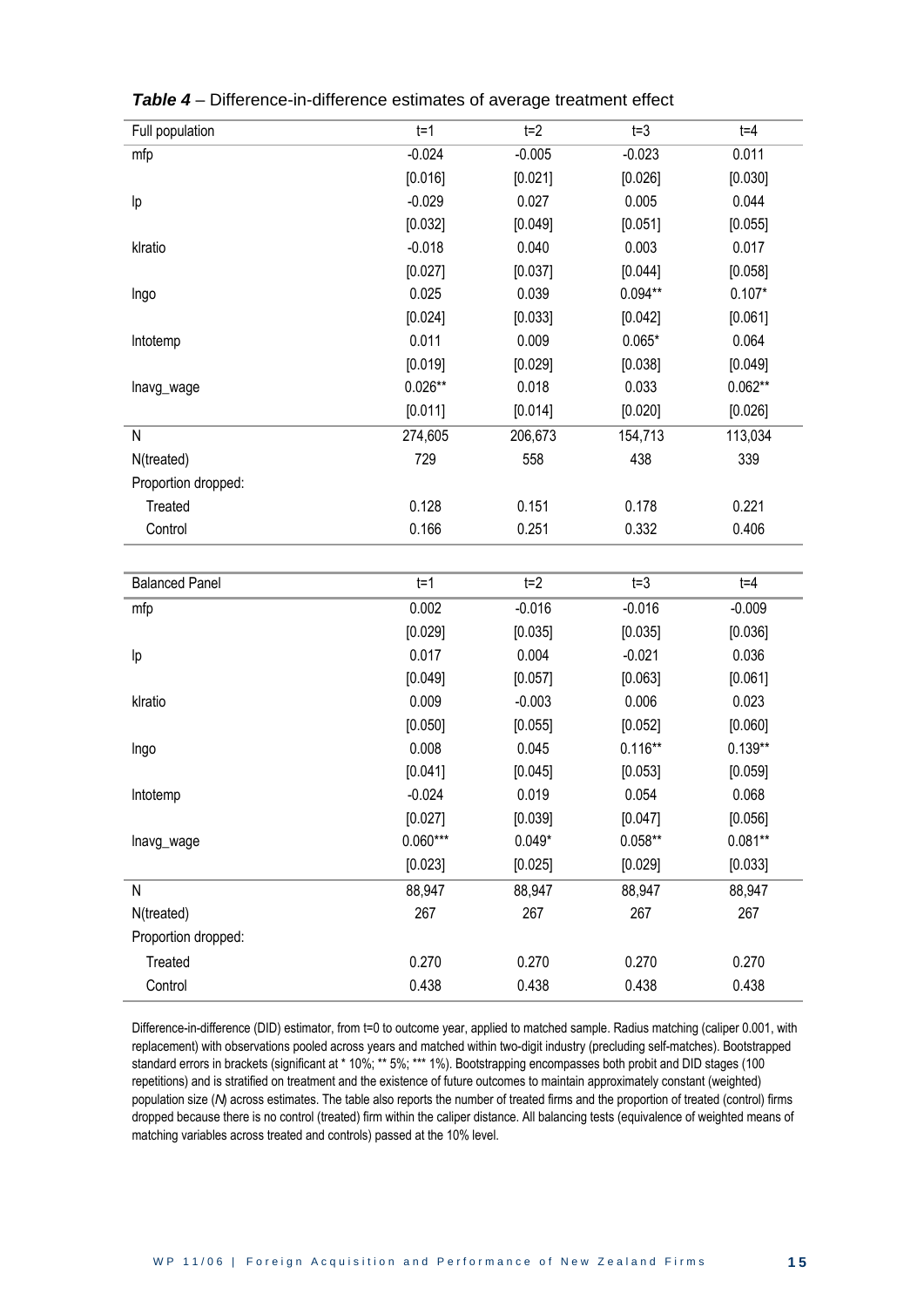|                      | t=2      | t=3      | $t = 4$  |
|----------------------|----------|----------|----------|
| Survival probability | $-0.016$ | $-0.022$ | $-0.028$ |
|                      | [0.012]  | [0.018]  | [0.021]  |
| N                    | 271,410  | 222,297  | 175,296  |
| N(treated)           | 786      | 657      | 525      |
| Proportion dropped:  |          |          |          |
| Treated              | 0.115    | 0.132    | 0.154    |
| Control              | 0.120    | 0.169    | 0.230    |

#### **Table 5** – Difference in probability of survival

See Table 4 for notes. Population includes all firms with full set of matching variables at t=0.Outcome variable is a dummy equal to one if the firm has non-zero employment (including working proprietors) in the relevant outcome year. Balancing tests passed at the 10% level except for klratio in t=4.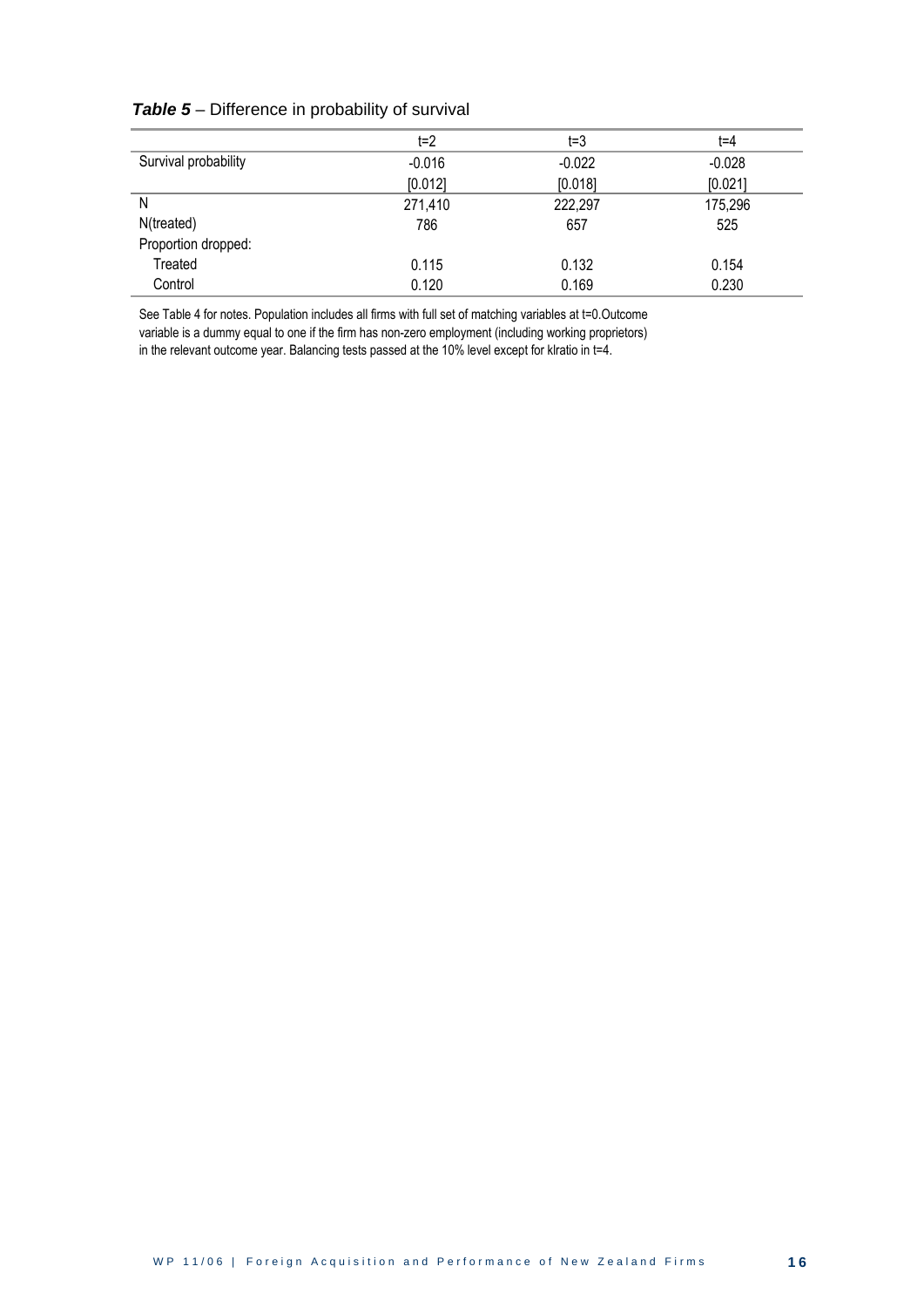|                     |                 | High MFP (a)   |                |                |                |                | Low MFP        |                |  |  |  |  |  |
|---------------------|-----------------|----------------|----------------|----------------|----------------|----------------|----------------|----------------|--|--|--|--|--|
|                     | $t=1$           | $t=2$          | $t = 3$        | $t = 4$        | $t=1$          | $t=2$          | $t = 3$        | $t = 4$        |  |  |  |  |  |
| mfp                 | $-0.021$        | $-0.024$       | $-0.057$       | 0.011          | $-0.025$       | 0.031          | 0.030          | 0.015          |  |  |  |  |  |
|                     | [0.024]         | [0.031]        | [0.037]        | [0.042]        | [0.023]        | [0.030]        | [0.036]        | [0.041]        |  |  |  |  |  |
| Ιp                  | $-0.009$        | $-0.015$       | $-0.020$       | 0.064          | $-0.045$       | 0.104          | 0.060          | 0.030          |  |  |  |  |  |
|                     | [0.042]         | [0.065]        | [0.072]        | [0.084]        | [0.058]        | [0.067]        | [0.069]        | [0.097]        |  |  |  |  |  |
| klratio             | $-0.019$        | 0.015          | $-0.040$       | $-0.014$       | $-0.016$       | 0.070          | 0.055          | 0.052          |  |  |  |  |  |
|                     | [0.040]         | [0.058]        | [0.070]        | [0.072]        | [0.035]        | [0.051]        | [0.054]        | [0.076]        |  |  |  |  |  |
| Ingo                | $0.061**$ (#)   | 0.024          | 0.045          | 0.072          | $-0.014(t)$    | 0.057          | $0.153**$      | $0.145**$      |  |  |  |  |  |
|                     | [0.027]         | [0.045]        | [0.059]        | [0.087]        | [0.041]        | [0.042]        | [0.065]        | [0.071]        |  |  |  |  |  |
| Intotemp            | 0.024           | 0.001          | 0.024          | 0.040          | $-0.004$       | 0.009          | $0.103**$      | 0.089          |  |  |  |  |  |
|                     | [0.028]         | [0.047]        | [0.054]        | [0.065]        | [0.026]        | [0.037]        | [0.052]        | [0.060]        |  |  |  |  |  |
| lnavg_wage          | $0.033**$       | 0.030          | $0.061**$      | $0.078*$       | 0.018          | 0.007          | 0.004          | 0.045          |  |  |  |  |  |
|                     | [0.014]         | [0.019]        | [0.029]        | [0.042]        | [0.012]        | [0.020]        | [0.028]        | [0.034]        |  |  |  |  |  |
| N                   | 274,233         | 206,406        | 154,497        | 112,866        | 274,245        | 206,385        | 154,488        | 112,866        |  |  |  |  |  |
| N(treated)          | 360             | 288            | 225            | 171            | 369            | 270            | 213            | 171            |  |  |  |  |  |
| Proportion dropped: |                 |                |                |                |                |                |                |                |  |  |  |  |  |
| Treated             | 0.092           | 0.115          | 0.147          | 0.175          | 0.171          | 0.189          | 0.211          | 0.263          |  |  |  |  |  |
| Control             | 0.564           | 0.608          | 0.648          | 0.683          | 0.600          | 0.642          | 0.682          | 0.721          |  |  |  |  |  |
|                     |                 |                |                |                |                |                |                |                |  |  |  |  |  |
|                     | High employment |                |                |                |                |                |                |                |  |  |  |  |  |
|                     |                 |                |                |                |                |                | Low employment |                |  |  |  |  |  |
|                     | $t=1$           | $t=2$          | $t = 3$        | $t = 4$        | $t=1$          | $t=2$          | $t = 3$        | $t = 4$        |  |  |  |  |  |
| mfp                 | $-0.001$        | 0.010          | $-0.001$       | 0.068          | $-0.038*$      | $-0.015$       | $-0.036$       | $-0.022$       |  |  |  |  |  |
|                     | [0.034]         | [0.034]        | [0.056]        | [0.067]        | [0.020]        | [0.024]        | [0.029]        | [0.035]        |  |  |  |  |  |
| Ιp                  | $-0.054$        | 0.020          | 0.040          | 0.092          | $-0.014$       | 0.032          | $-0.015$       | 0.016          |  |  |  |  |  |
|                     | [0.058]         | [0.058]        | [0.078]        | [0.099]        | [0.047]        | [0.063]        | [0.074]        | [0.085]        |  |  |  |  |  |
| klratio             | $-0.048$        | $-0.008$       | 0.003          | 0.052          | $-0.001$       | 0.069          | 0.004          | $-0.002$       |  |  |  |  |  |
|                     | [0.043]         | [0.051]        | [0.072]        | [0.094]        | [0.029]        | [0.049]        | [0.058]        | [0.068]        |  |  |  |  |  |
| Ingo                | $-0.010$        | 0.012          | 0.059          | 0.016          | $0.047*$       | 0.056          | $0.114**$      | $0.158**$      |  |  |  |  |  |
|                     | [0.044]         | [0.053]        | [0.074]        | [0.102]        | [0.028]        | [0.050]        | [0.056]        | [0.067]        |  |  |  |  |  |
| Intotemp            | 0.012           | 0.012          | 0.042          | 0.009          | 0.013          | 0.008          | 0.078          | 0.094          |  |  |  |  |  |
|                     | [0.023]         | [0.041]        | [0.053]        | [0.071]        | [0.024]        | [0.039]        | [0.052]        | [0.059]        |  |  |  |  |  |
| lnavg_wage          | $-0.001(1)$     | 0.007          | 0.021          | 0.031          | $0.041**$ (‡)  | 0.025          | 0.040          | $0.080**$      |  |  |  |  |  |
|                     | [0.011]         | [0.013]        | [0.019]        | [0.03]         | [0.018]        | [0.022]        | [0.031]        | [0.033]        |  |  |  |  |  |
| ${\sf N}$           | 274,200         | 206,370        | 154,476        | 112,851        | 274,275        | 206,421        | 154,512        | 112,878        |  |  |  |  |  |
| N(treated)          | 324             | 252            | 204            | 156            | 402            | 303            | 237            | 183            |  |  |  |  |  |
| Proportion dropped: |                 |                |                |                |                |                |                |                |  |  |  |  |  |
| Treated<br>Control  | 0.250<br>0.924  | 0.298<br>0.928 | 0.338<br>0.932 | 0.404<br>0.938 | 0.022<br>0.241 | 0.020<br>0.323 | 0.038<br>0.400 | 0.082<br>0.468 |  |  |  |  |  |

*Table 6* – Difference-in-difference estimates for firms initially above and below median performance for acquired firms

Continued on next page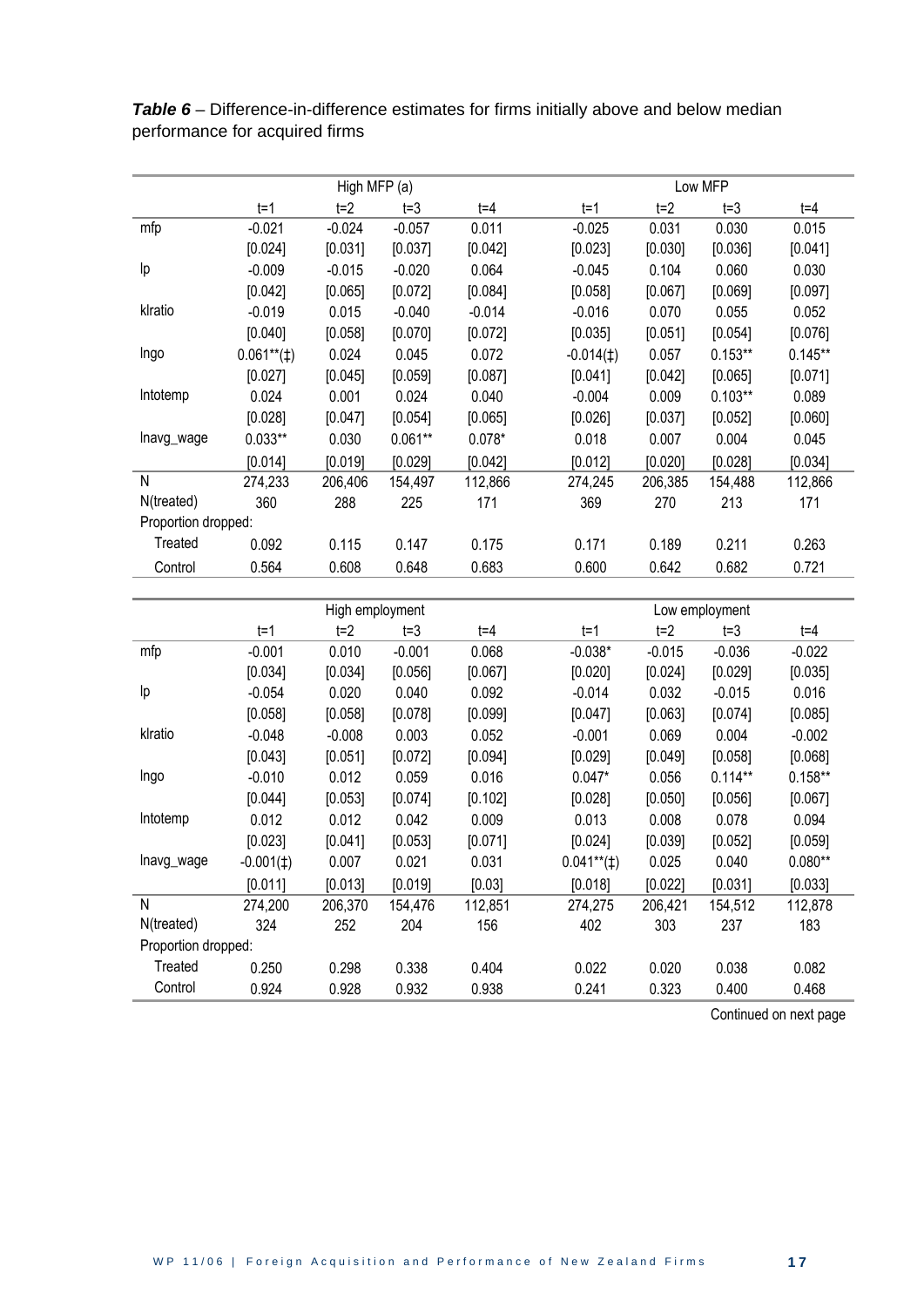Table 6 continued

|                     | High average wage (b) |          |           |          |          | Low average wage (c) |          |           |
|---------------------|-----------------------|----------|-----------|----------|----------|----------------------|----------|-----------|
|                     | $t=1$                 | $t=2$    | $t = 3$   | $t = 4$  | $t=1$    | $t=2$                | $t = 3$  | t=4       |
| mfp                 | $-0.040**$            | $-0.010$ | 0.003     | 0.030    | $-0.009$ | $-0.002$             | $-0.047$ | $-0.009$  |
|                     | [0.002]               | [0.033]  | [0.043]   | [0.051]  | [0.028]  | [0.026]              | [0.036]  | [0.038]   |
| Ιp                  | $-0.036$              | 0.004    | 0.033     | 0.079    | $-0.023$ | 0.048                | $-0.020$ | 0.010     |
|                     | [0.045]               | [0.076]  | [0.079]   | [0.098]  | [0.047]  | [0.054]              | [0.082]  | [0.080]   |
| klratio             | 0.016                 | 0.038    | $-0.048$  | $-0.066$ | $-0.049$ | 0.041                | 0.052    | 0.099     |
|                     | [0.037]               | [0.056]  | [0.065]   | [0.085]  | [0.034]  | [0.044]              | [0.058]  | [0.070]   |
| Ingo                | 0.028                 | 0.007    | 0.099     | 0.140    | 0.022    | $0.069*$             | 0.089    | 0.073     |
|                     | [0.035]               | [0.048]  | [0.077]   | [0.095]  | [0.034]  | [0.042]              | [0.065]  | [0.077]   |
| Intotemp            | 0.007                 | 0.021    | $0.099**$ | $0.114*$ | 0.015    | 0.001                | 0.033    | 0.013     |
|                     | [0.028]               | [0.043]  | [0.048]   | [0.062]  | [0.026]  | [0.037]              | [0.043]  | [0.062]   |
| lnavg_wage          | $0.049***$ (†)        | 0.026    | 0.036     | 0.068    | 0.004(1) | 0.009                | 0.031    | $0.060**$ |
|                     | [0.019]               | [0.024]  | [0.031]   | [0.043]  | [0.011]  | [0.017]              | [0.024]  | [0.025]   |
| N                   | 274,233               | 206,388  | 154,491   | 112,872  | 274,242  | 206,400              | 154,494  | 112,857   |
| N(treated)          | 360                   | 270      | 216       | 177      | 369      | 288                  | 222      | 162       |
| Proportion dropped: |                       |          |           |          |          |                      |          |           |
| Treated             | 0.150                 | 0.178    | 0.194     | 0.271    | 0.106    | 0.125                | 0.162    | 0.185     |
| Control             | 0.790                 | 0.806    | 0.820     | 0.840    | 0.376    | 0.445                | 0.513    | 0.566     |
|                     |                       |          |           |          |          |                      |          |           |

|                     | High capital intensity |          |          |             | Low capital intensity |          |           |                       |
|---------------------|------------------------|----------|----------|-------------|-----------------------|----------|-----------|-----------------------|
|                     | $t = 1$                | t=2      | $t = 3$  | t=4         | $t=1$                 | $t=2$    | $t = 3$   | t=4                   |
| mfp                 | $-0.017$               | 0.008    | $-0.019$ | 0.061       | $-0.029$              | $-0.017$ | $-0.027$  | $-0.038$              |
|                     | [0.027]                | [0.040]  | [0.039]  | [0.049]     | [0.022]               | [0.026]  | [0.036]   | [0.041]               |
| Ιp                  | $-0.027$               | $-0.009$ | $-0.042$ | 0.098       | $-0.029$              | 0.065    | 0.062     | 0.002                 |
|                     | [0.059]                | [0.084]  | [0.092]  | [0.111]     | [0.051]               | [0.054]  | [0.063]   | [0.072]               |
| klratio             | $-0.066*(\pm)$         | 0.007    | $-0.048$ | $-0.049(1)$ | 0.029(1)              | $0.083*$ | 0.089     | $0.122^{*}(\ddagger)$ |
|                     | [0.040]                | [0.055]  | [0.064]  | [0.069]     | [0.035]               | [0.049]  | [0.065]   | [0.065]               |
| Ingo                | 0.025                  | $-0.015$ | 0.070    | 0.122       | 0.024                 | $0.086*$ | $0.120**$ | 0.090                 |
|                     | [0.038]                | [0.049]  | [0.071]  | [0.084]     | [0.037]               | [0.046]  | [0.054]   | [0.076]               |
| Intotemp            | 0.002                  | $-0.031$ | 0.053    | 0.051       | 0.017                 | 0.039    | $0.064*$  | 0.059                 |
|                     | [0.031]                | [0.044]  | [0.063]  | [0.069]     | [0.024]               | [0.038]  | [0.038]   | [0.056]               |
| lnavg_wage          | $0.028*$               | 0.016    | 0.012    | $0.074*$    | 0.024                 | 0.021    | $0.057**$ | $0.053*$              |
|                     | [0.015]                | [0.021]  | [0.025]  | [0.042]     | [0.015]               | [0.020]  | [0.026]   | [0.028]               |
| N                   | 274,227                | 206,385  | 154,494  | 112,872     | 274,251               | 206,406  | 154,491   | 112,857               |
| N(treated)          | 351                    | 267      | 222      | 180         | 375                   | 291      | 219       | 162                   |
| Proportion dropped: |                        |          |          |             |                       |          |           |                       |
| Treated             | 0.154                  | 0.157    | 0.176    | 0.250       | 0.104                 | 0.144    | 0.178     | 0.185                 |
| Control             | 0.789                  | 0.811    | 0.834    | 0.852       | 0.376                 | 0.439    | 0.498     | 0.554                 |

See Table 4 for notes. Estimated treatment effects for high and low subsamples significantly different from each other at the (†) 5%; (‡) 10% level. Balancing tests passed at the 10% level except for specifications as indicated in the table: (a) capital-labour ratio (t=3,4): (b) 2005 dummy (t=2), Canterbury dummy (t=3); (c) Iog gross output (t=1), Auckland dummy (t=1,2), Wellington dummy (t=1), dummies indicating missing lagged variables (t=3).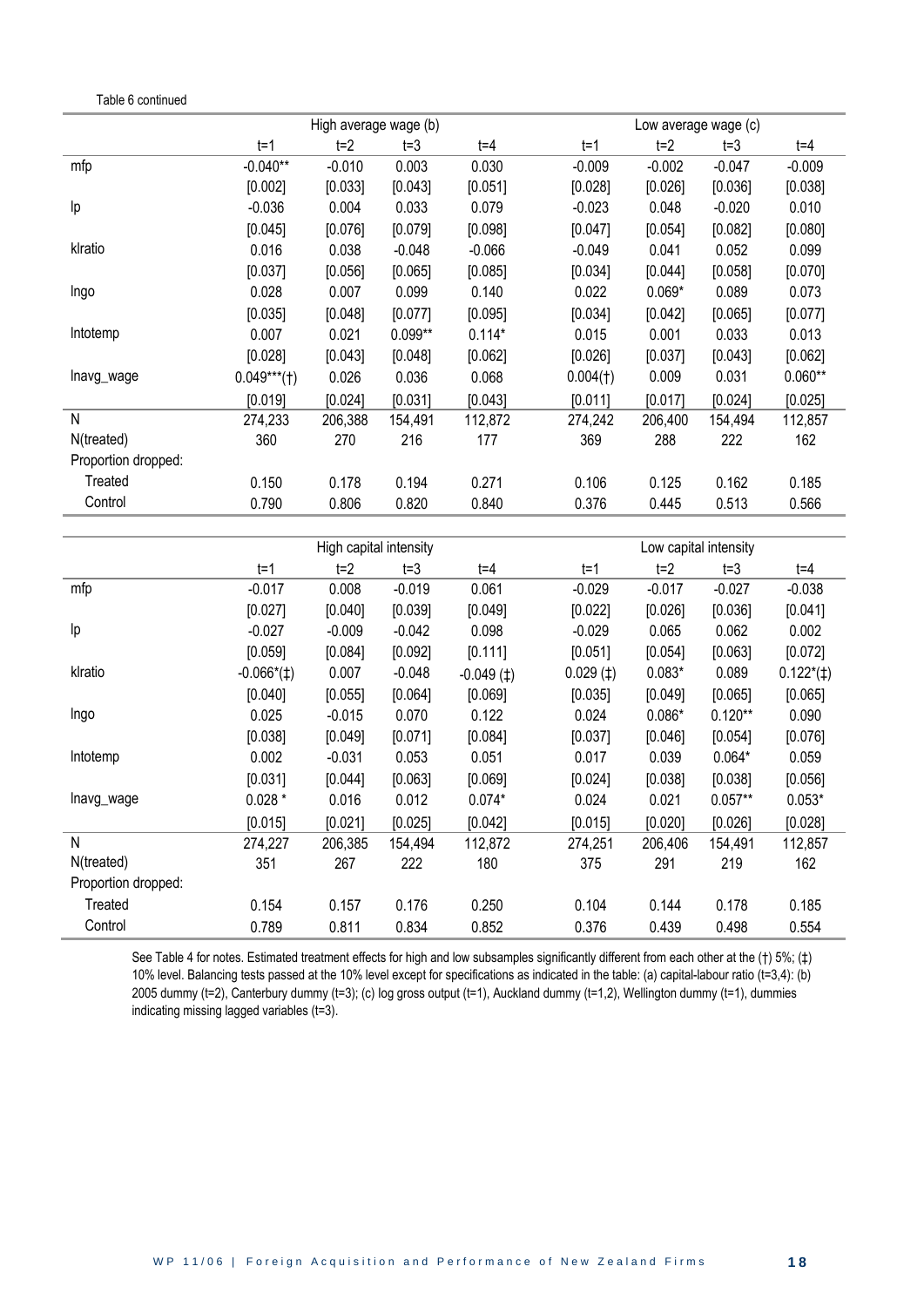### <span id="page-23-0"></span>5 Conclusion

This paper examines the impact of foreign direct investment on firm performance and worker outcomes in recently acquired firms. Following recent literature we use combined propensity score matching and difference-in-difference estimation to control for selection effects in acquisition. We find that the main factor underlying observed performance premia for foreign-owned firms in New Zealand is related to positive target selection. Foreign acquisition targets tend to be firms which were already larger, more productive, and more likely to be exporting than their competitors.

We also find limited evidence of positive post-acquisition effects on performance, with recently acquired firms exhibiting stronger growth in average wages, output, and employment than might otherwise be expected. We find no evidence of increased closures in acquired firms. However, these positive effects do not extend to productivity growth, one area where we might have most naturally expected to see benefits associated with foreign investment. Tentative evidence of post-acquisition capital deepening is limited to target firms which were initially relatively capital-shallow (for an acquired firm).

One firm outcome which has not been considered in the current study is the role of foreign ownership in firm-level export performance. In a survey of firms, Simmons (2002) finds that a key reason why domestic firms pursue foreign investment is in order to access the offshore distribution networks controlled by their new owners. Thus, foreign ownership may lead to expansion of export markets. Future work could restrict the sample to manufacturing firms and focus on the development of further exporting capability, as evidenced by both the value and volume of exports, and by firm-level entry into new markets and products.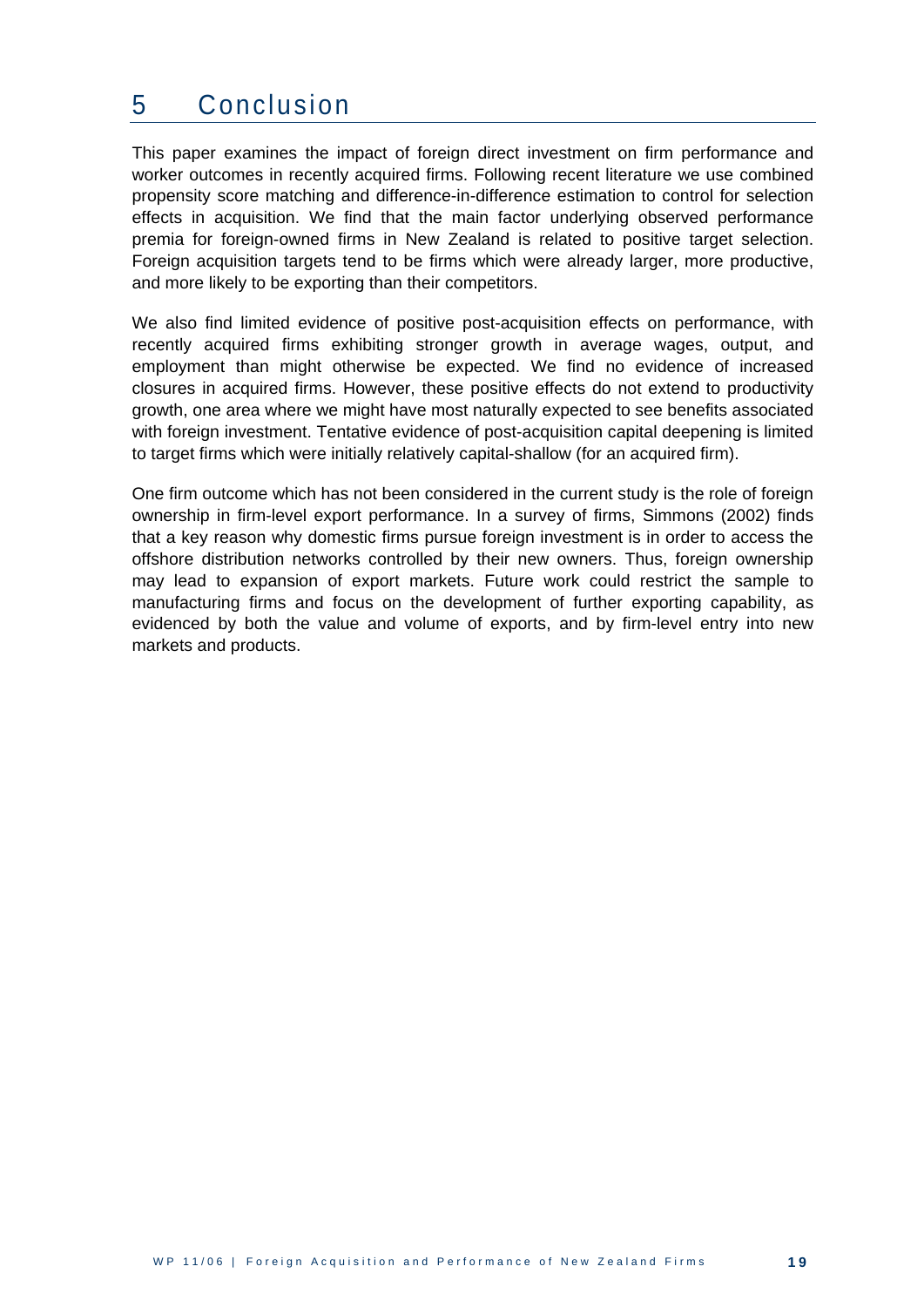#### <span id="page-24-0"></span>6 References

- Almeida, R (2007) "The labor market effects of foreign owned firms." *Journal of International Economics* 72(1): 75–96.
- Arnold, J and B Javorcik (2009) "Gifted kids or pushy parents? Foreign direct investment and plant productivity in Indonesia." *Journal of International Economics* 79(1): 42– 53.
- Bandick, R and H Görg (2010) "Foreign acquisition, plant survival, and employment growth." *Canadian Journal of Economics* 43(2): 547–573.
- Bellak, C (2004) "How domestic and foreign firms differ and why does it matter?" *Journal of Economic Surveys* 18(4): 483–514.
- Bernard, A and F Sjöholm (2003) "Foreign owners and plant survival." National Bureau of Economic Research, Working Paper No 10039.
- Bertrand, O (2009) "Effects of foreign acquisitions on R&D activity: Evidence from firmlevel data for France." *Research Policy* 38(6): 1021–1031.
- Caliendo, M and S Kopeinig (2008) "Some practical guidance for the implementation of propensity score matching." *Journal of Economic Surveys* 22(1): 31–72.
- Cartwright, W (2001) "Multinational enterprise engagement and development in New Zealand." in J Yeabsley ed *Global player? Benchmarking New Zealand's competitive upgrade.* Research Monograph 67 (NZ Institute of Economic Research: Wellington): 41–47
- Chen, W (2011) "The effect of investor origin on firm performance: Domestic and foreign direct investment in the United States." *Journal of International Economics* 83(2), 219–228.
- Conyon, M, S Girma, S Thompson, and P Wright (2002) "The productivity and wage effects of foreign acquisition in the United Kingdom." *Journal of Industrial Economics* 50(1): 85–102.
- Criscuolo, C and R Martin (2009) "Multinationals and U.S. productivity leadership: Evidence from Great Britain." *The Review of Economics and Statistics* 91(2): 263– 281.
- Doms, M and J B Jensen (1998) "Comparing wages, skills, and productivity between domestically and foreign-owned manufacturing establishments in the United States." in R Baldwin, R Lipsey, and J D Richards eds *Geography and Ownership as Bases for Economic Accounting* (National Bureau of Economic Research: Cambridge MA): 235–258.
- Dunning, J (1977) "Trade, location of economic activity and the MNE: A search for an eclectic approach," in B Ohlin, P-O Hesselborn, and P Wijkman eds *The International Allocation of Economic Activity* (Macmillan: London)
- Dunning, J and S Lundan (2008) *Multinational Enterprises and the Global Economy*. (Edward Elgar: Cheltenham, UK).
- Fabling, R (2009) "A rough guide to New Zealand's Longitudinal Business Database." Institute of Economic Research, Hitotsubashi University, Global COE Hi-Stat Discussion Papers, No. 103.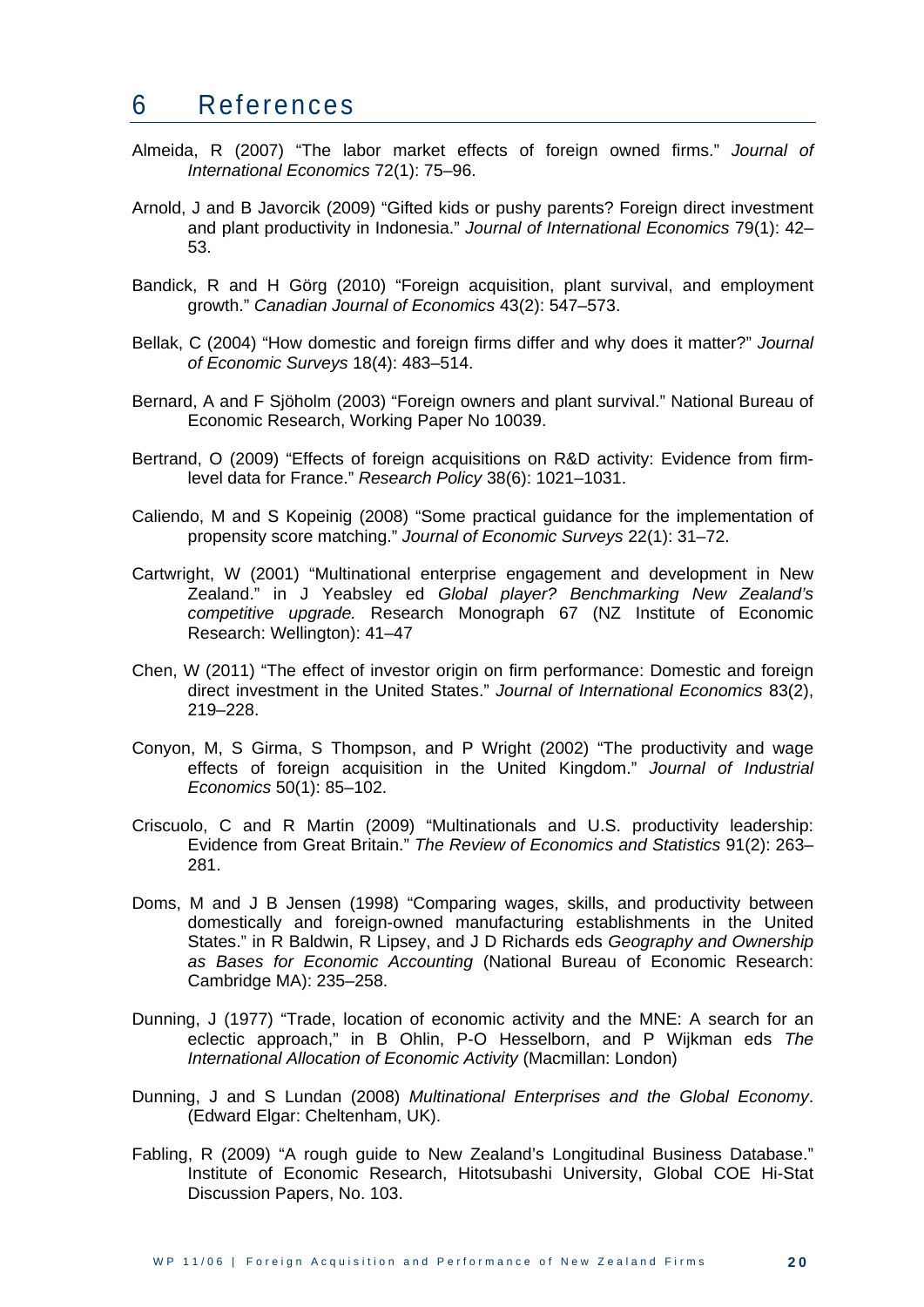- Fabling, R (2011) "Keeping it together: Tracking firms in New Zealand's Longitudinal Business Database." Motu Economic and Public Policy Research, Working Paper 11-01.
- Fabling, R and D Maré (forthcoming), "Production function estimation using New Zealand's Longitudinal Business Database." Motu Economic and Public Policy Research, Working Paper.
- Fabling, R and L Sanderson (2010) "Exporting and performance: Market entry, expansion and destination characteristics." Reserve Bank of New Zealand, Discussion Paper DP2010/07.
- Gawith, A (2002) "Firm-level manufacturing export study." Report to the Ministry of Economic Development, the Treasury, and Trade New Zealand.
- Girma, S (2005) "Safeguarding jobs? Acquisition FDI and employ- ment dynamics in U.K. manufacturing." *Review of World Economics (Weltwirtschaftliches Archiv)* 141(1): 165–178.
- Greenaway, D and R Kneller (2007) "Firm heterogeneity, exporting and foreign direct investment." *Economic Journal* 117(517): F134–F161.
- Grimpe, C and K Hussinger (2008) "Market and technology access through firm acquisitions: Beyond one size fits all." Center for European Economic Research, ZEW Discussion Paper 08-037.
- Guadalupe, M, O Kuzmina, and C Thomas (2010) "Innovation and foreign ownership." National Bureau of Economic Research, Working Paper 16573.
- Harris, R and C Robinson (2002) "The effect of foreign acquisitions on total factor productivity: Plant-level evidence from U.K. manufacturing 1987-1992." *Review of Economics and Statistics* 84(3): 562–568.
- Heyman, F, F Sjöholm, and P Tingvall (2007) "Is there really a foreign ownership wage premium? Evidence from matched employer-employee data." *Journal of International Economics* 73(2): 355–376.
- Huttunen, K (2007) "The effect of foreign acquisition on employment and wages: Evidence from Finnish establishments." *The Review of Economics and Statistics* 89(3): 497– 509.
- Imbens, G and J Wooldridge (2008) "Recent developments in the econometrics of program evaluation." National Bureau of Economic Research, Working Paper 14251.
- Markusen, J (1995) "The boundaries of multinational enterprises and the theory of international trade." *Journal of Economic Perspectives* 9(2): 169–89.
- Melitz, M (2003) "The impact of trade on intra-industry reallocations and aggregate industry productivity." *Econometrica* 71(6): 1695–1725.
- OECD (2010) *OECD Factbook 2010.* (Organization of Economic Cooperation and Development: Paris).
- Scott-Kennel, J (2004) "Foreign direct investment in New Zealand." *University of Auckland Business Review* 6(2): 41–49.
- Simmons, G (2002) "Growing pains: New Zealand qualitative evidence on hurdles to exporting growth." New Zealand Treasury, Working Paper 02/10.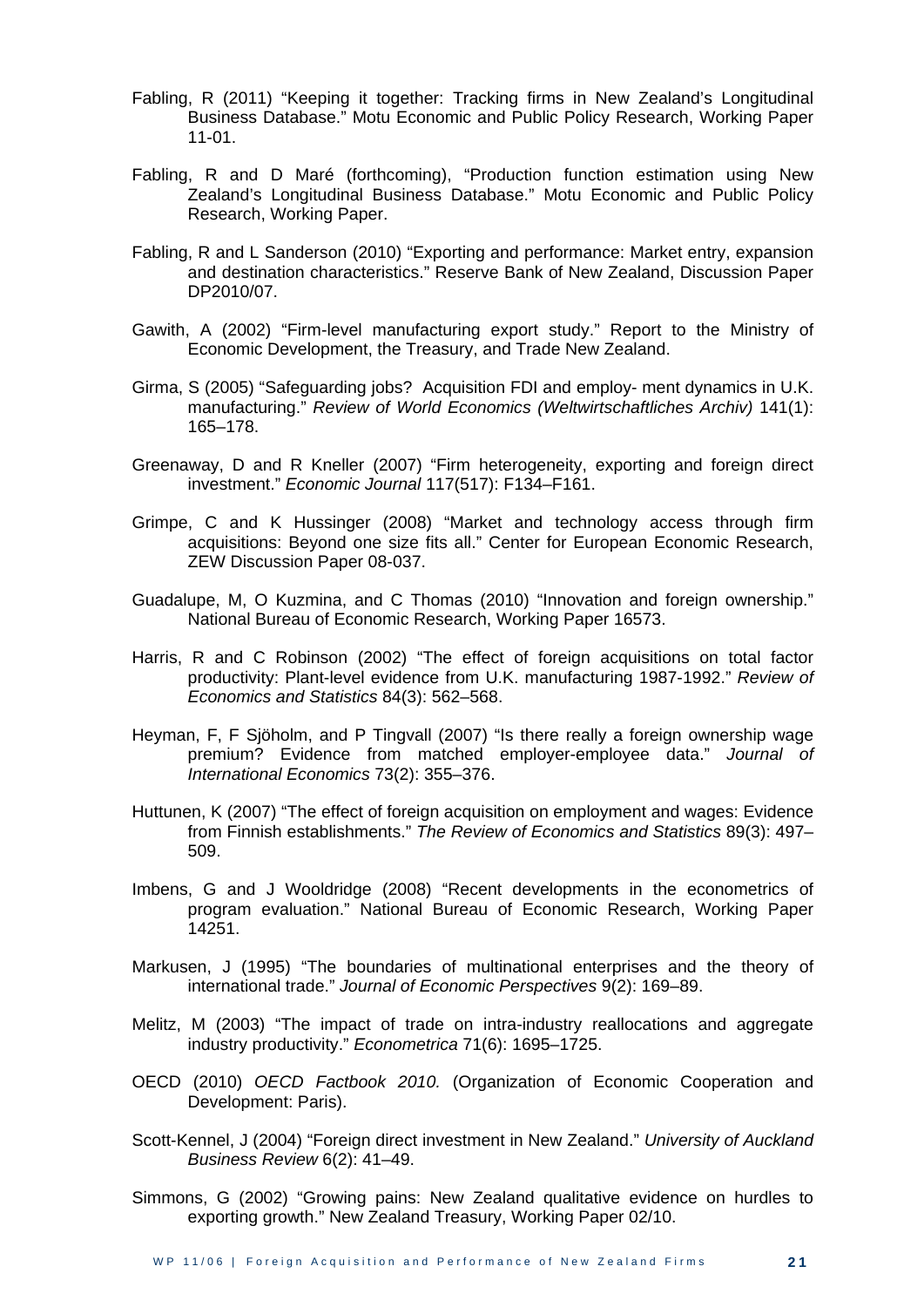Smith, J (2004) "Evaluating local economic development policies: Theory and practice," in S Arzeni, A Nolan, and G Wong eds *Evaluating local economic and employment development: How to assess what works among programmes and policies* (Organisation for Economic Co-operation and Development: Paris): 287–332